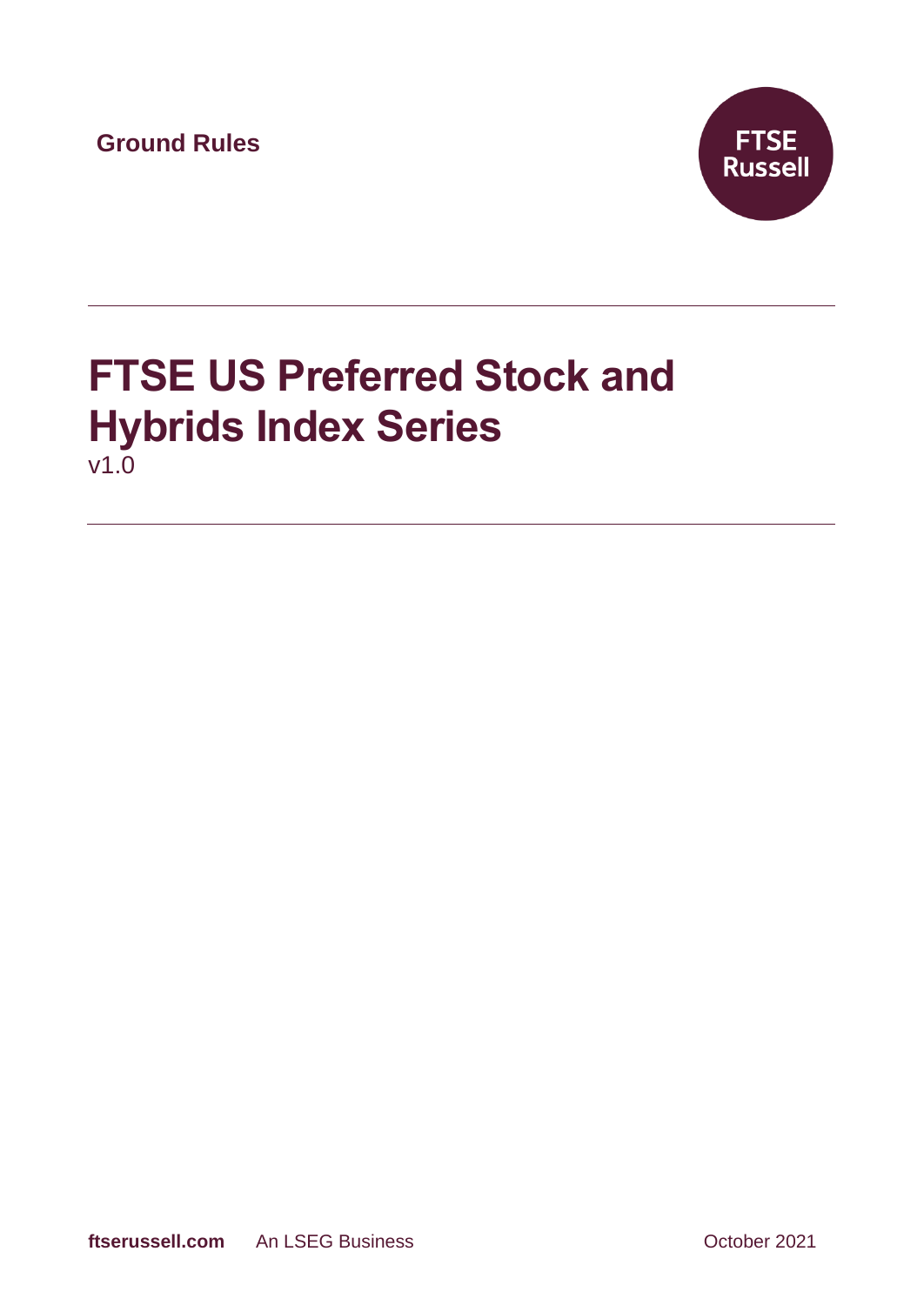

# **Contents**

| 2.0 |                                                      |  |
|-----|------------------------------------------------------|--|
| 3.0 |                                                      |  |
| 4.0 |                                                      |  |
| 5.0 | <b>Qualification Criteria and Periodic Review of</b> |  |
| 6.0 | Changes to Constituent Companies 15                  |  |
| 7.0 |                                                      |  |
|     |                                                      |  |
|     |                                                      |  |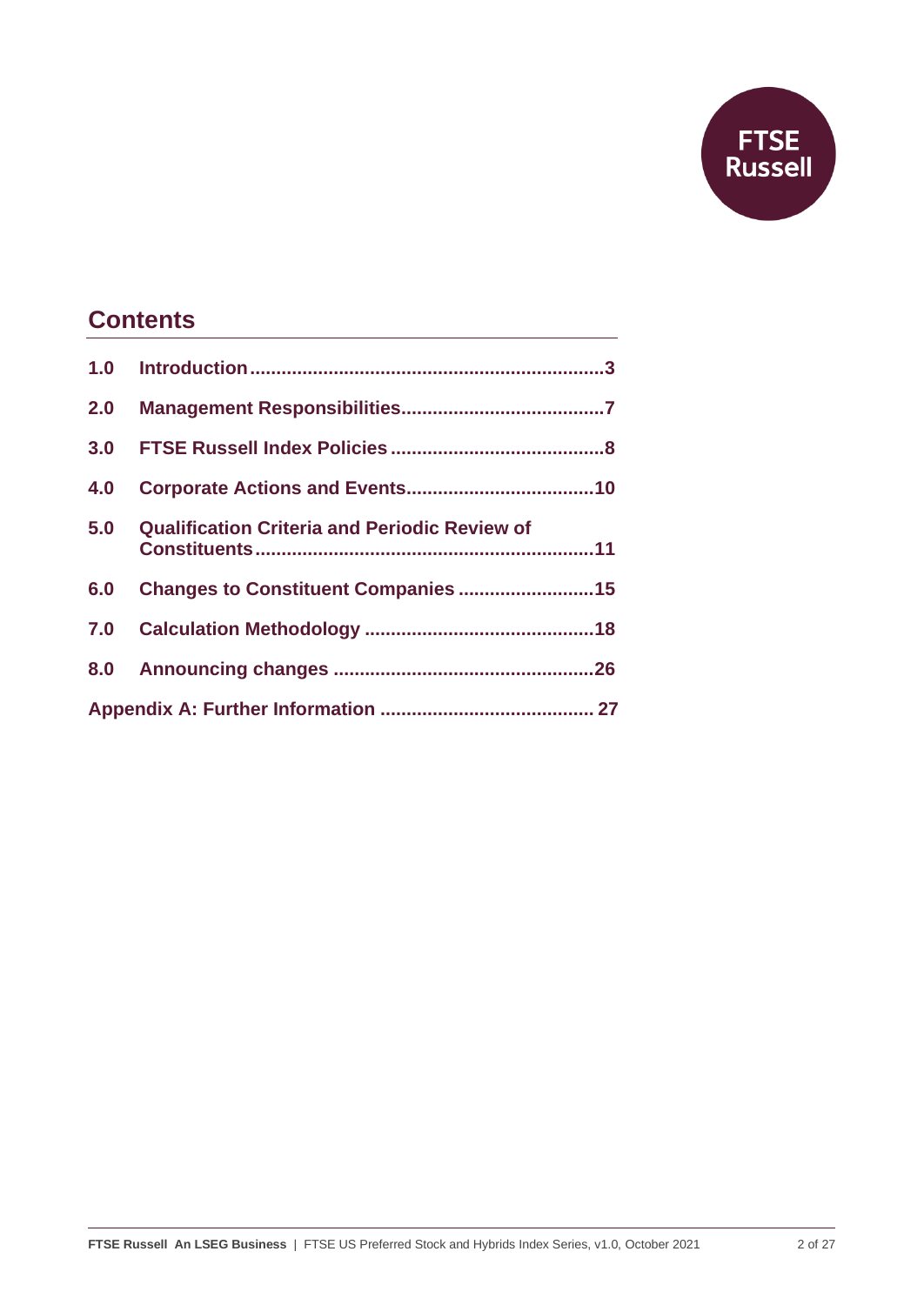**FTSE<br>Russell** 

# Section 1

# **Introduction**

## **1.0 Introduction**

### 1.1 **FTSE US Preferred Stock and Hybrids Index Series**

1.1.1 The FTSE US Preferred Stock and Hybrids Index Series is designed to provide a performance measure of preferred stock and other hybrid instruments issued in the US and denominated in USD.

Hybrid securities exhibit both bond and equity-like features. Preferred stock and other hybrids are distinguished such that:

- Preferred stock represent a class of ownership in a corporation that has a higher claim over assets and earnings than common stock, but is subordinate to bonds. Preferred stock dividends must generally be paid out before dividends to common stockholders, and can be deferred without triggering default of the company.
- Other hybrid securities are often loss absorbing, with coupons that can be deferred or suspended without triggering default. They may be perpetual, dated or have extendable maturity dates.

### 1.2 **Ground Rules**

1.2.1 This document sets out the Ground Rules for the construction and maintenance of the FTSE US Preferred Stock and Hybrids Index Series. Copies of these Ground Rules are available from FTSE Russell (see [Appendix \)](#page-26-0).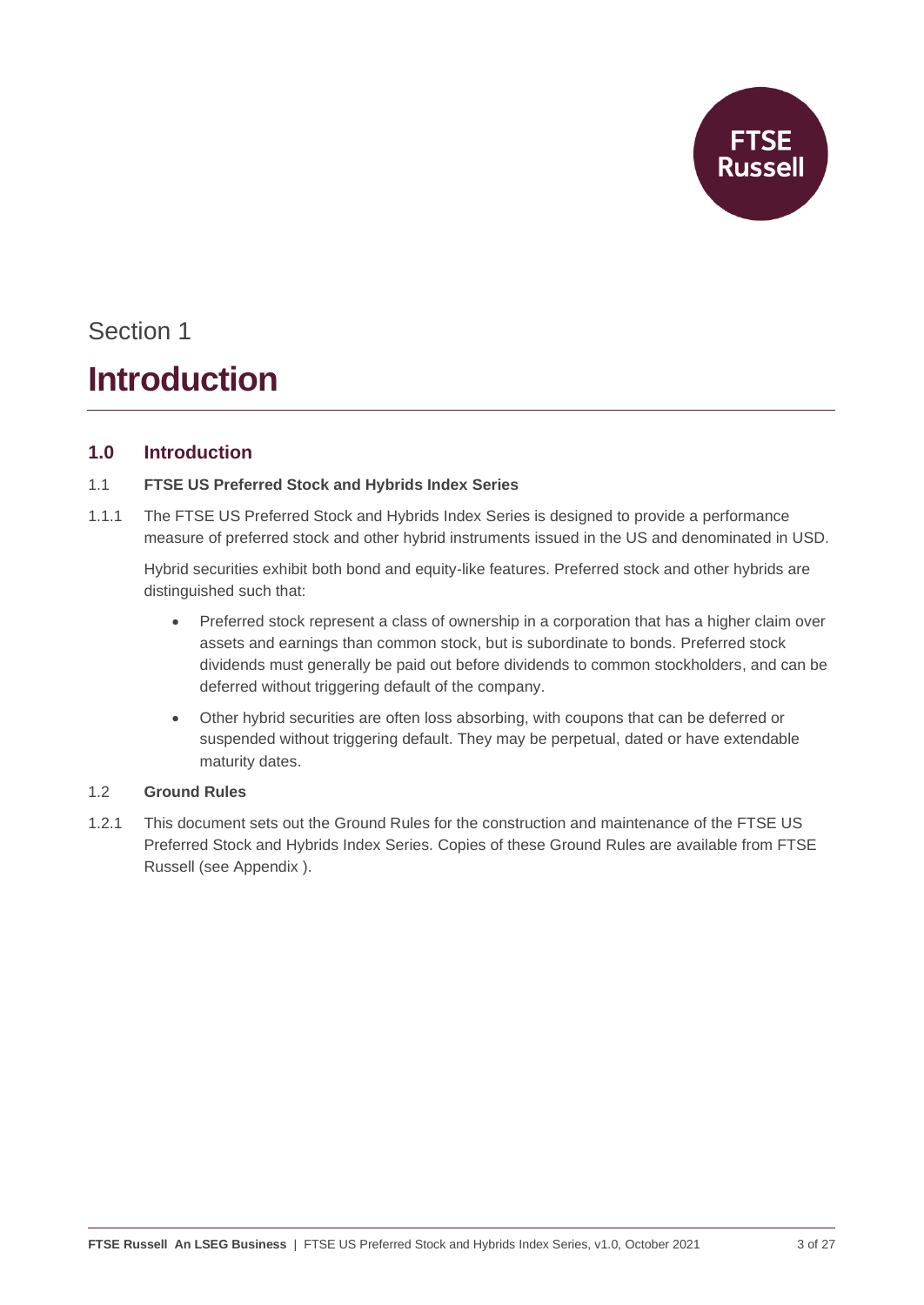#### 1.3 **Index Construction Methodology**

- 1.3.1 The FTSE US Preferred Stock and Hybrids Index series consists of dated and perpetual, USDdenominated securities in the US market that meet a minimum size requirement of USD 100 million amounts outstanding for par values of USD 25, 50, 100 and USD 250 million for securities with a par value of USD 1,000.
- 1.3.2 The following sub-indices will be calculated
	- A. Based on instrument type:
		- i. FTSE US Preferred Stock Index
		- ii. FTSE US Hybrid Security Index
	- B. Based on types of dividend
		- i. FTSE US Preferred Stock and Hybrids Fixed Rate Index
		- ii. FTSE US Preferred Stock and Hybrids Floating Rate Index
	- C. Based on ICB sectors
		- i. FTSE US Preferred Stock and Hybrids Financials Index
		- ii. FTSE US Preferred Stock and Hybrids Financials ex REITs Index
		- iii. FTSE US Preferred Stock and Hybrids Utilities Index
		- iv. FTSE US Preferred Stock and Hybrids Services Index
		- v. FTSE US Preferred Stock and Hybrids Agencies Index
		- vi. FTSE US Preferred Stock and Hybrids REITs Index
		- vii. FTSE US Preferred Stock and Hybrids Infrastructure Index
		- viii. FTSE US Preferred Stock and Hybrids Financial Index
		- ix. FTSE US Preferred Stock and Hybrids Ex-Financials Index
		- x. FTSE US Regulatory Capital Index
	- D. Based on credit rating
		- i. FTSE US Preferred Stock and Hybrids Investment-Grade Index
			- AAA, AA, A, BBB
		- ii. FTSE US Preferred Stock and Hybrids High-Yield Index
			- BB, B, CCC, CC, C
		- iii. FTSE US Preferred Stock and Hybrids Not Rated Index
		- iv. FTSE US Preferred Stock and Hybrids High-Yield and Not Rated Index
		- v. FTSE US Preferred Stock Investment-Grade and High-Yield Index
	- E. Based on issuer universe
		- i. FTSE US Russell 3000 Preferred Stock and Hybrids Index
		- ii. FTSE US Non-R3 Preferred Stock and Hybrids Index
	- F. Based on listing versus OTC

2021

- i. FTSE US Preferred Stock and Hybrids Exchange-listed Index
- ii. FTSE US Preferred Stock and Hybrids OTC Index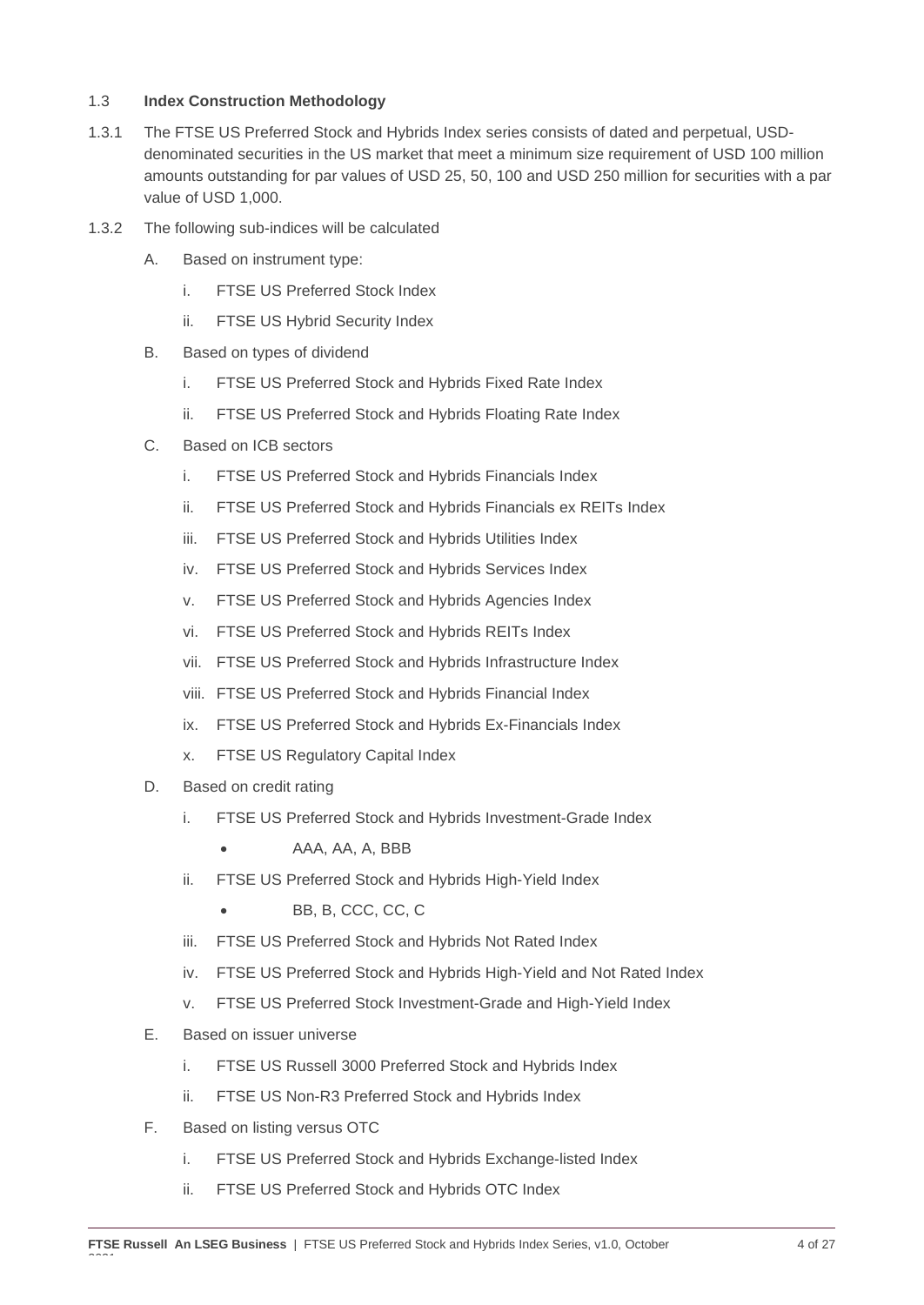- G. Based on par value
	- i. FTSE US Preferred Stock and Hybrids Par 25, 50, 100 Index
	- ii. FTSE US Preferred Stock and Hybrids Par 1,000 Index
- 1.3.3 Price, total return and net of withholding tax return indices are calculated on an end-of-day basis. Dividends are included in the total return and net of withholding tax return indices based on their exdividend dates. The following analytics will also be calculated:
	- i. Annual dividend/coupon yield
	- ii. Yield to maturity
	- iii. Yield to call
	- iv. Yield to worst
	- v. Macaulay duration
	- vi. Modified Duration
	- vii. Duration to worst
	- viii. Convexity
	- ix. Average life
	- x. OAS
- 1.3.4 The indices hedged into AUD, CAD, CHF, CNY, EUR, GBP, HKD, JPY and SGD are also calculated.
- 1.3.5 The base currency of the index is US Dollars (USD).
- 1.4 The FTSE US Preferred Stock and Hybrids Index does not take account of ESG factors in its index design.
- 1.5 **IOSCO**

2021

- 1.5.1 FTSE considers that the FTSE US Preferred Stock and Hybrids Index Series meets the IOSCO Principles for Financial Benchmarks as published in July 2013.
- 1.6 FTSE Russell hereby notifies users of the index series that it is possible that circumstances, including external events beyond the control of FTSE Russell, may necessitate changes to, or the cessation of, the index series and therefore, any financial contracts or other financial instruments that reference the index series or investment funds which use the index series to measure their performance should be able to withstand, or otherwise address the possibility of changes to, or cessation of, the index series.
- 1.7 Index series users who choose to follow this index series or to buy products that claim to follow this index series should assess the merits of the index series' rules-based methodology and take independent investment advice before investing their own or client funds. No liability whether as a result of negligence or otherwise is accepted by FTSE Russell (or any person concerned with the preparation or publication of these Ground Rules) for any losses, damages, claims and expenses suffered by any person as a result of:
	- any reliance on these Ground Rules, and/or
	- any errors or inaccuracies in these Ground Rules, and/or
	- any non-application or misapplication of the policies or procedures described in these Ground Rules, and/or
	- any errors or inaccuracies in the compilation or any constituent data in the index series.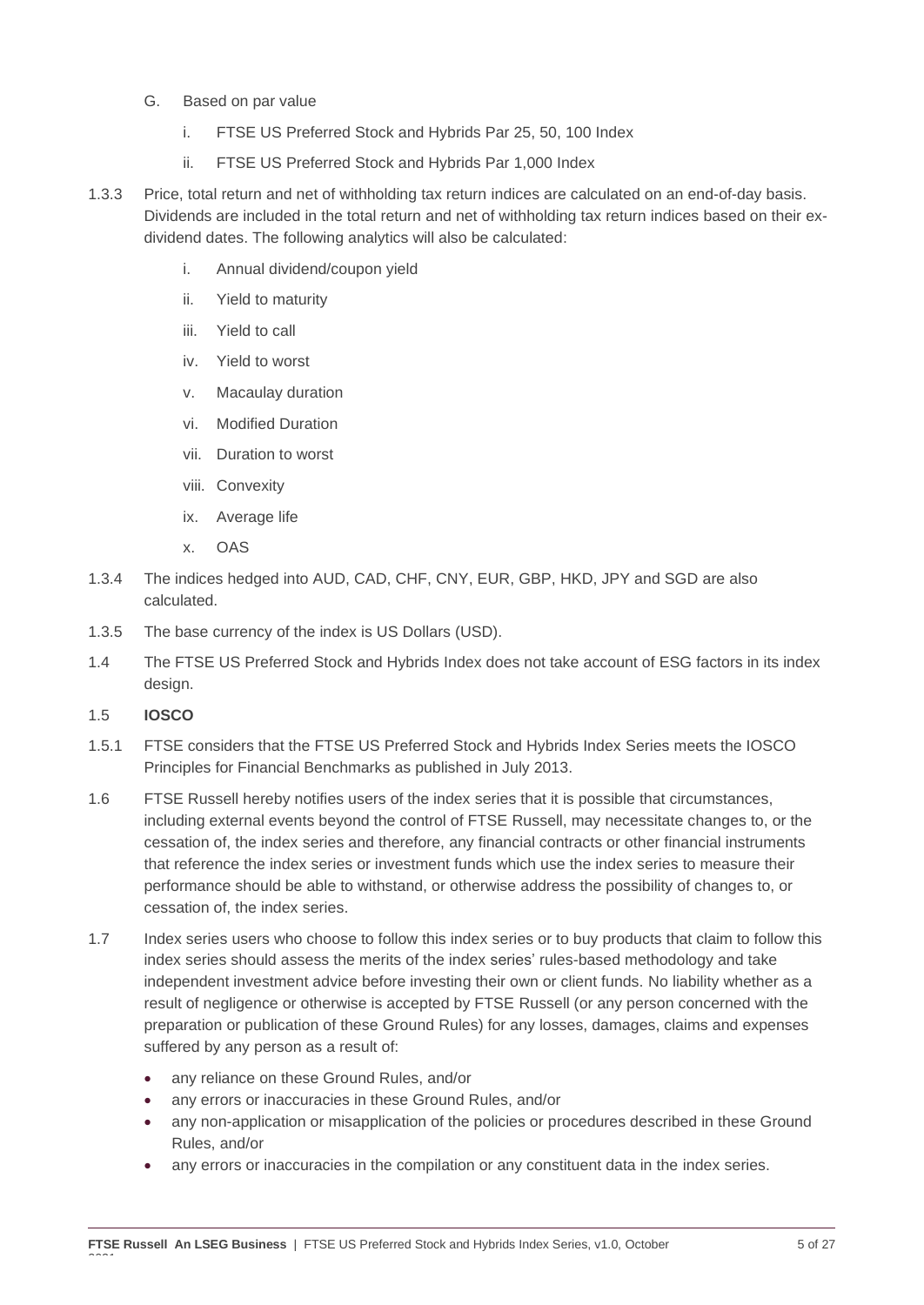#### 1.8 **FTSE Russell**

FTSE Russell is a trading name of FTSE International Limited, Frank Russell Company, FTSE Global Debt Capital Markets Limited (and its subsidiaries FTSE Global Debt Capital Markets Inc. and FTSE Fixed Income Europe Limited), FTSE Fixed Income LLC, The Yield Book Inc and Beyond Ratings.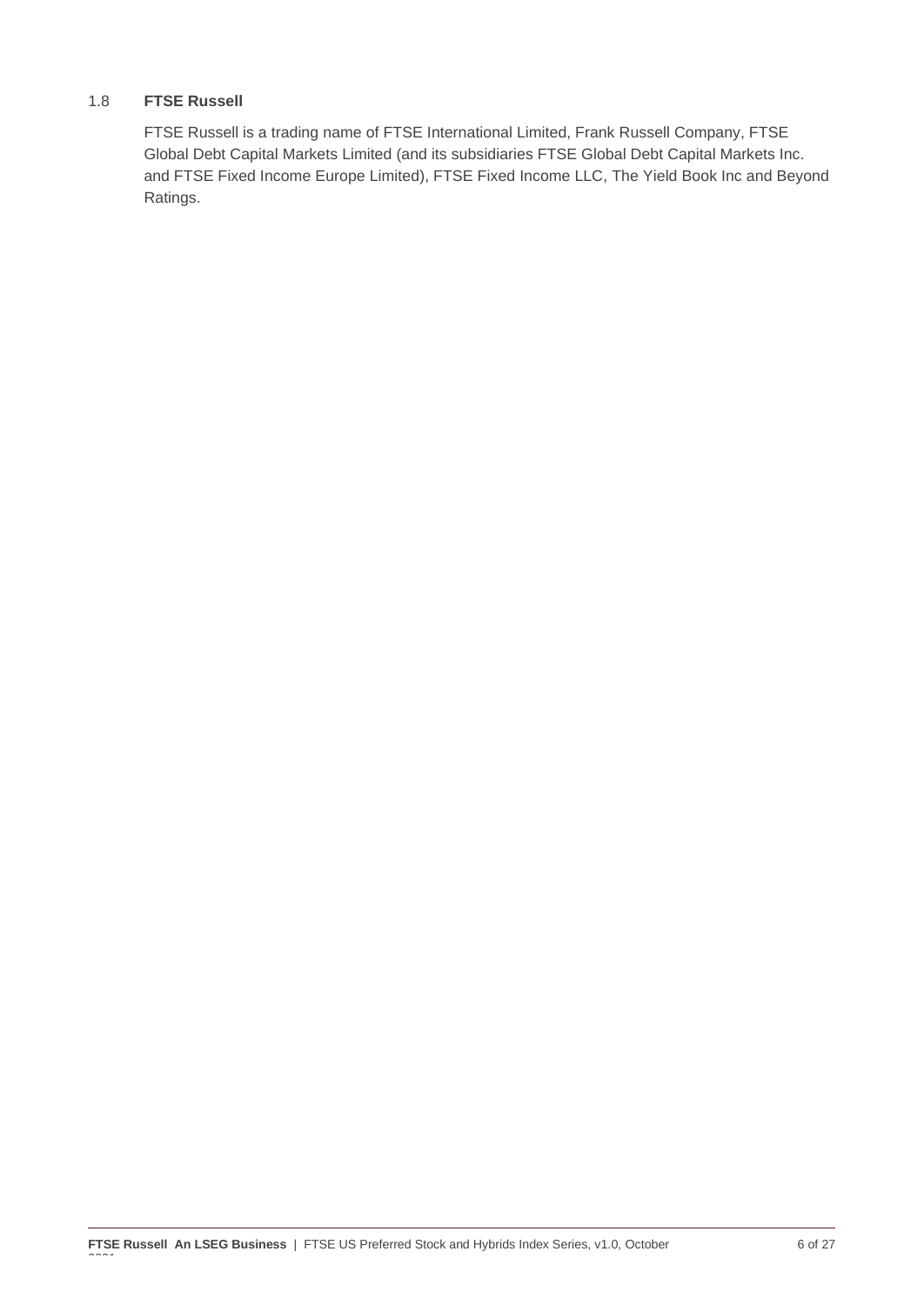

# **Management Responsibilities**

### **2.0 Management Responsibilities**

#### 2.1 **FTSE International Limited (FTSE)**

- 2.1.1 FTSE is the benchmark administrator of the index series. 1
- 2.1.2 FTSE is responsible for the daily calculation, production and operation of the index series and will:
	- maintain records of the index weightings of all constituents;
	- make changes to the constituents and their weightings in accordance with the Ground Rules;
	- carry out the periodic index reviews of the index series and apply the changes resulting from the reviews as required by the Ground Rules;
	- publicise changes to the constituent weightings resulting from their ongoing maintenance and the periodic reviews;
	- disseminate the index series.

#### 2.2 **Status of these Ground Rules**

2.2.1 These Ground Rules set out the methodology and provide information about the publication of the FTSE US Preferred Stock and Hybrids Index Series.

### 2.3 **Amendments to These Ground Rules**

2.3.1 These Ground Rules shall be subject to regular review (at least once a year) by FTSE Russell to ensure that they continue to best reflect the aims of the index. Any proposals for significant amendments to these Ground Rules will be subject to consultation with FTSE Russell advisory committees and other stakeholders if appropriate. The feedback from these consultations will be considered by the FTSE Russell Index Governance Board before approval is granted.

<sup>&</sup>lt;sup>1</sup> The term administrator is used in this document in the same sense as it is defined in Regulation (EU) 2016/1011 of the European [Parliament and of the Council of 8 June 2016 on indices used as benchmarks in financial instruments and financial contracts or to](https://eur-lex.europa.eu/legal-content/EN/TXT/PDF/?uri=CELEX:32016R1011&from=EN)  [measure the performance of investment funds](https://eur-lex.europa.eu/legal-content/EN/TXT/PDF/?uri=CELEX:32016R1011&from=EN) (the European Benchmark Regulation) an[d The Benchmarks \(Amendment and](https://www.legislation.gov.uk/uksi/2019/657/made)  [Transitional Provision\) \(EU Exit\) Regulations 2019](https://www.legislation.gov.uk/uksi/2019/657/made) (the UK Benchmark Regulation).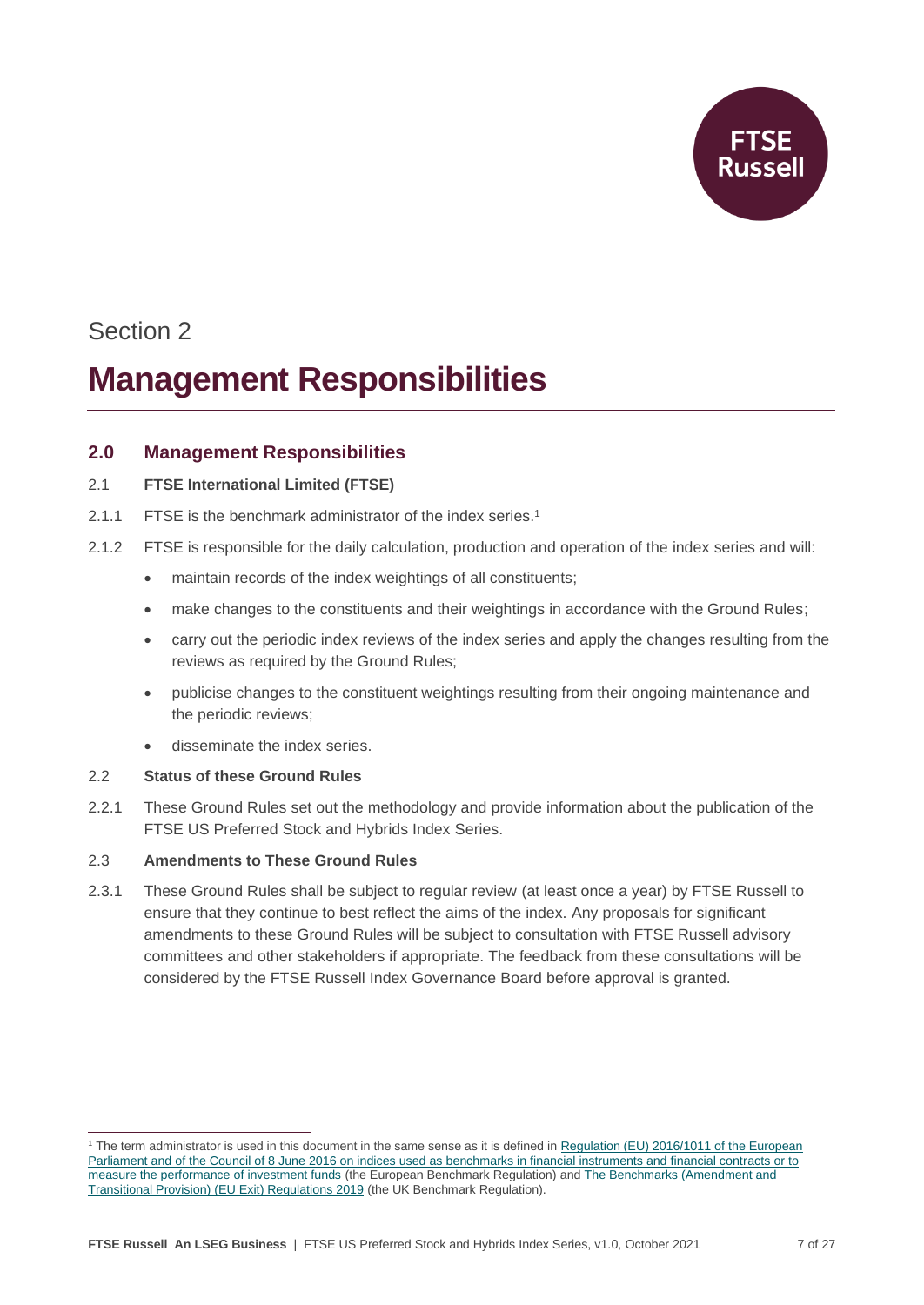# Section 3 **FTSE Russell Index Policies**

## **3.0 FTSE Russell Index Policies**

These Ground Rules should be read in conjunction with the following policy documents which can be accessed using the links below:

#### 3.1 **Queries and Complaints**

FTSE Russell's complaints procedure can be accessed using the following link:

[Benchmark\\_Determination\\_Complaints\\_Handling\\_Policy.pdf](https://research.ftserussell.com/products/downloads/FTSE_Russell_Benchmark_Determination_Complaints-Handling_Policy.pdf?_ga=2.166148350.1556859503.1617011412-1613762011.1616519196)

#### 3.2 **Statement of Principles for FTSE Russell Equity Indices (the Statement of Principles)**

Indices need to keep abreast of changing markets and the Ground Rules cannot anticipate every eventuality. Where the Ground Rules do not fully cover a specific event or development, FTSE Russell will determine the appropriate treatment by reference to the Statement of Principles which summarises the ethos underlying FTSE Russell's approach to index construction. The Statement of Principles is reviewed annually and any changes proposed by FTSE Russell are presented to the FTSE Russell Policy Advisory Board for discussion before approval by the FTSE Russell Index Governance Board.

The Statement of Principles can be accessed using the following link: Statement of Principles.pdf

#### 3.3 **Index Policy for Trading Halts and Market Closures**

3.3.1 Guidance for the treatment of index changes in the event of trading halts or market closures can be found using the following link:

[Index\\_Policy\\_for\\_Trading\\_Halts\\_and\\_Market\\_Closures.pdf](https://research.ftserussell.com/products/downloads/FTSE_Russell_Index_Policy_for_Trading_Halts_and_Market_Closures.pdf)

- 3.4 **Index Policy in the Event Clients are Unable to Trade a Market or a Security**
- 3.4.1 Details of FTSE Russell's treatment can be accessed using the following link: [Index\\_Policy\\_in\\_the\\_Event\\_Clients\\_are\\_Unable\\_to\\_Trade\\_a\\_Market\\_or\\_a\\_Security.pdf](https://research.ftserussell.com/products/downloads/FTSE_Russell_Index_Policy_in_the_Event_Clients_are_Unable_to_Trade_a_Market_or_a_Security.pdf)

#### 3.5 **Recalculation Policy and Guidelines**

3.5.1 The FTSE US Preferred Stock Index Series is recalculated whenever errors or distortions occur that are deemed to be significant. Users of the Index Series are notified through appropriate media.

For further information refer to the FTSE Russell Recalculation Policy and Guidelines document which is available from FTSE Russell by contacting [info@ftserussell.com.](mailto:info@ftserussell.com)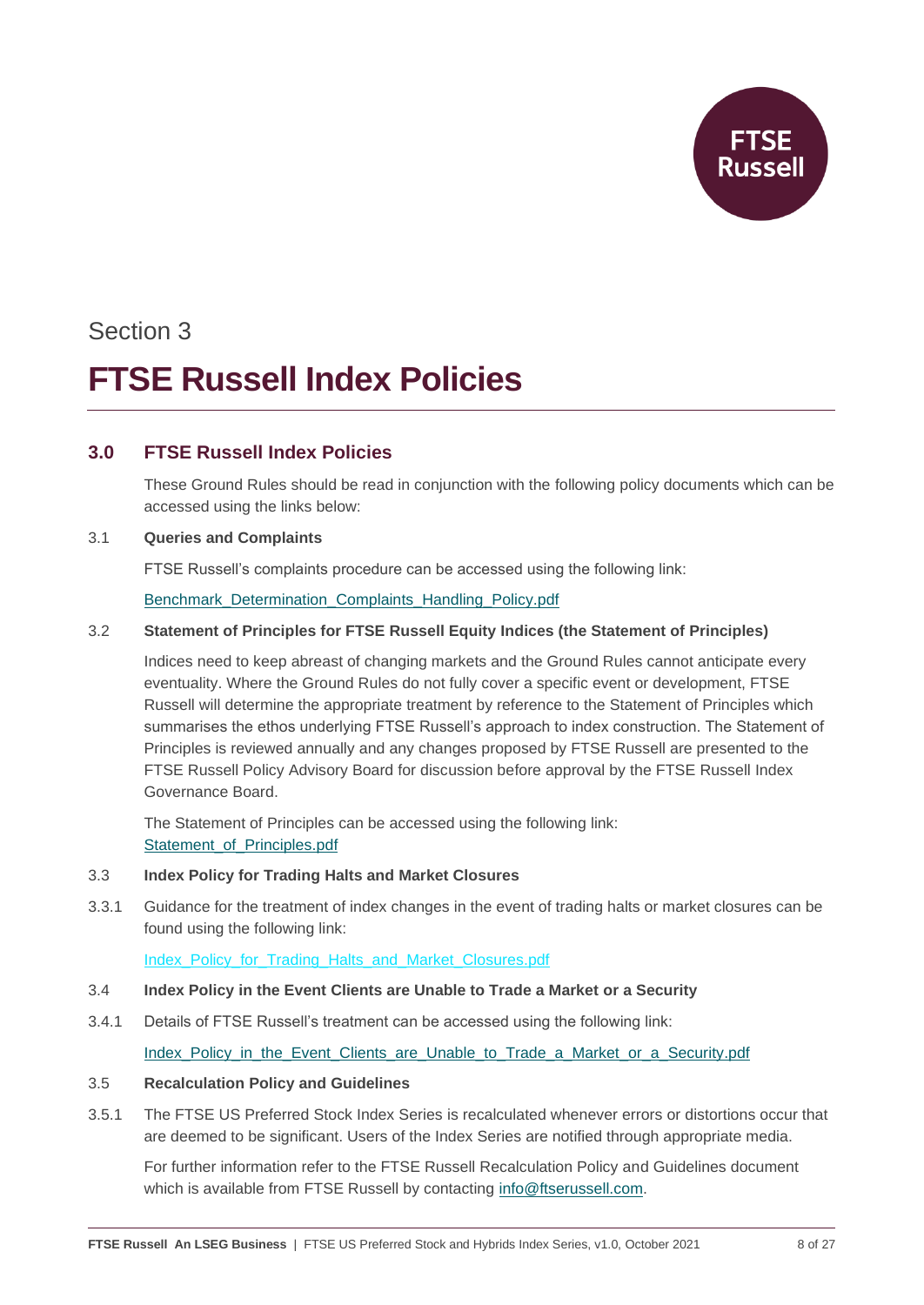#### 3.6 **Policy for Benchmark Methodology Changes**

3.6.1 Details of FTSE Russell's policy for making benchmark methodology changes can be accessed using the following link:

[Policy\\_for\\_Benchmark\\_Methodology\\_Changes.pdf](https://research.ftserussell.com/products/downloads/FTSE_Russell_Index_Policy_for_Trading_Halts_and_Market_Closures.pdf)

#### 3.7 **FTSE Russell Governance Framework**

3.7.1 To oversee its indices, FTSE Russell employs a governance framework that encompasses product, service and technology governance. The framework incorporates the London Stock Exchange Group's three lines of defence risk management framework and is designed to meet the requirements of the IOSCO Principles for Financial Benchmarks<sup>2</sup>, the European benchmark regulation<sup>3</sup> and the UK benchmark regulation<sup>4</sup>. The FTSE Russell Governance Framework can be accessed using the following link:

[FTSE\\_Russell\\_Governance\\_Framework.pdf](https://research.ftserussell.com/products/downloads/FTSE_Russell_Governance_Framework.pdf)

<sup>2</sup> IOSCO Principles for Financial Benchmarks Final Report, FR07/13 July 2013

<sup>&</sup>lt;sup>3</sup> Regulation (EU) 2016/1011 of the European Parliament and of the Council of 8 June 2016 on indices used as benchmarks in financial

instruments and financial contracts or to measure the performance of investment funds

<sup>4</sup> The Benchmarks (Amendment and Transitional Provision) (EU Exit) Regulations 2019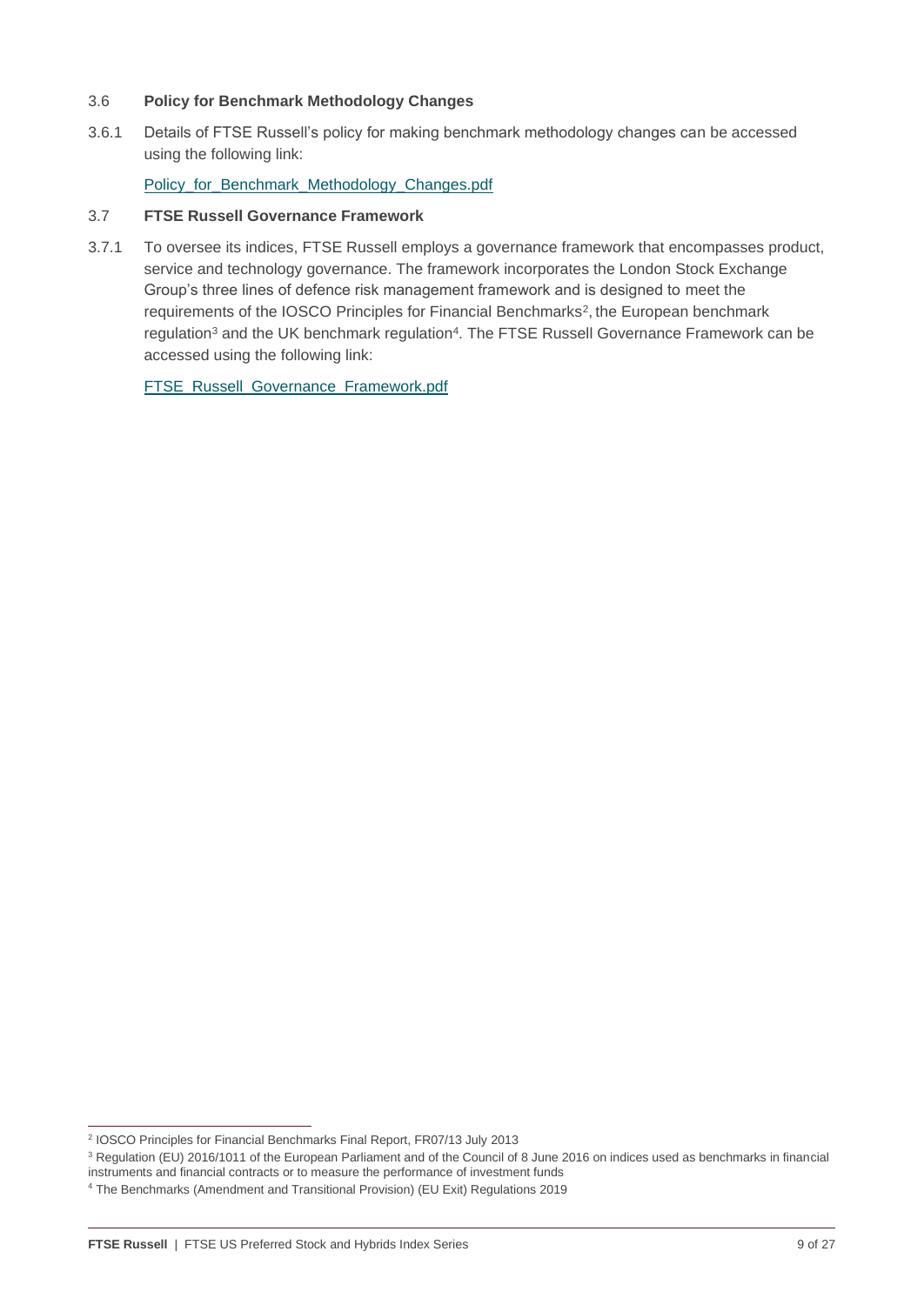

# **Corporate Actions and Events**

## **4.0 Corporate Actions and Events**

4.1 Full details of changes to constituent companies due to corporate actions and events can be accessed in the Corporate Actions and Events Guide using the following link:

#### [Corporate\\_Actions\\_and\\_Events\\_Guide.pdf](https://research.ftserussell.com/products/downloads/Corporate_Actions_and_Events_Guide.pdf)

A Corporate 'Action' is an action on shareholders with a prescribed ex date. The share price will be subject to an adjustment on the ex date. These include the following:

- Capital Repayments
- Rights Issues/Entitlement Offers
- **Stock Conversion**
- Splits (sub-division) / Reverse splits (consolidation)
- Scrip issues (Capitalisation or Bonus Issue)

A Corporate 'Event' is a reaction to company news (event) that may impact the index depending on the index rules. For example, a company announces a strategic shareholder is offering to sell their shares (secondary share offer) – this could result in a free float weighting change in the index. Where an index adjustment is required FTSE will provide notice advising of the timing of the change.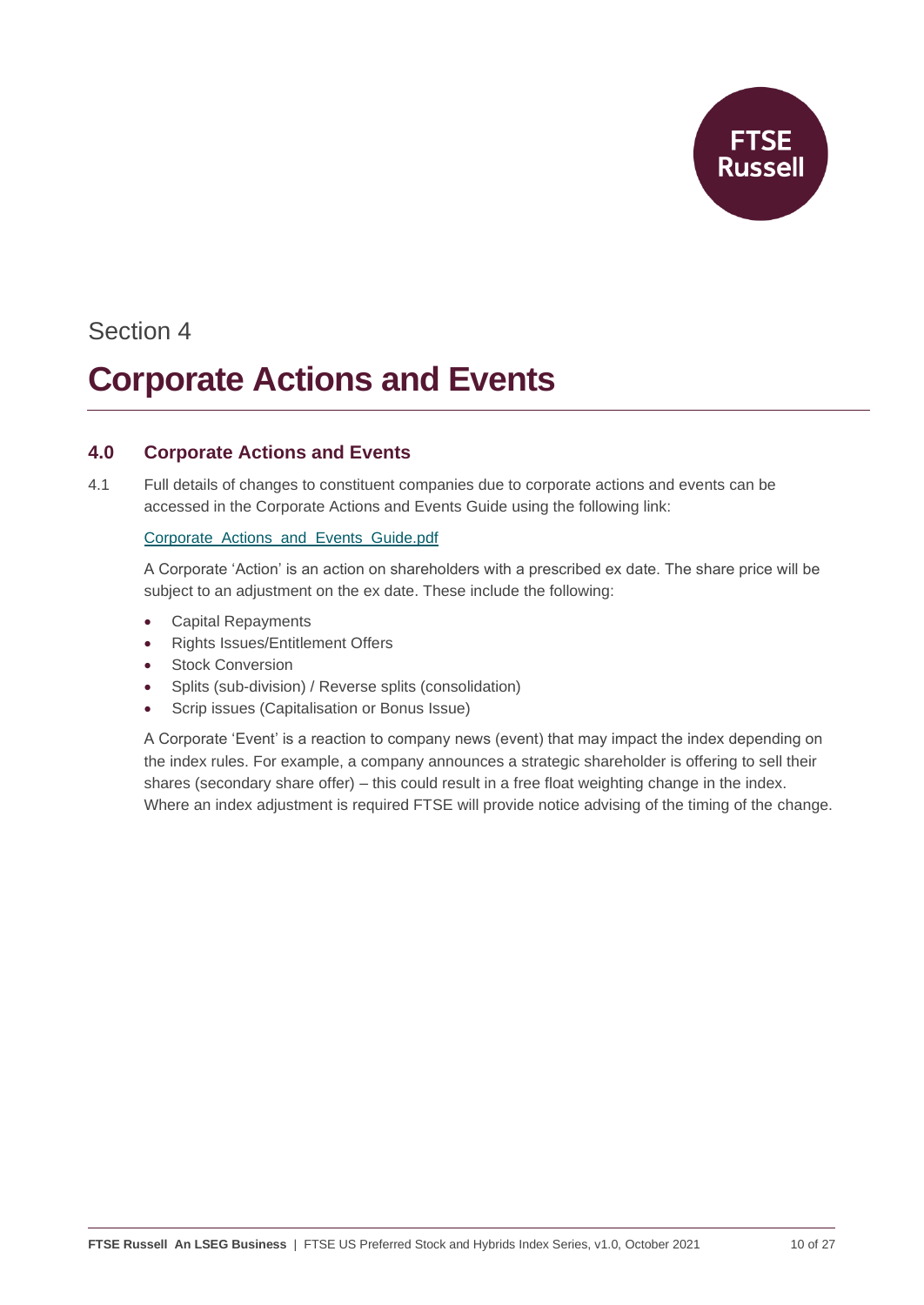

# **Qualification Criteria and Periodic Review of Constituents**

## **5.0 Qualification Criteria and Periodic Review of Constituents**

#### 5.1 **Review Date**

- 5.1.1 The FTSE US Preferred Stock and Hybrids Index Series is reviewed on a monthly basis, and the profile is fixed 4 business days prior to month end. Index changes take effect at the open of the first business day of the following month.
- 5.1.2 On each index review date, index eligibility for the following month's index profile is determined. Between the review date and calendar month-end, market activities will continue to be tracked and issues that are called, tendered, or defaulted will be removed.
- 5.1.3 The index follows the [US SIFMA Holiday Schedule](https://www.sifma.org/resources/general/holiday-schedule/#US) where it relates to business days and fixing schedule. The index is calculated on every business day.

#### 5.2 **Responsibilities and Reporting**

5.2.1 FTSE Russell will be responsible for conducting the monthly review of constituents of the FTSE US Preferred Stock and Hybrids Index Series.

### 5.3 **Review Process**

- 5.3.1 The monthly review is designed to provide stability in the constituents of the FTSE US Preferred Stock and Hybrids Index Series while ensuring that the index series continues to be representative of the market.
- 5.3.2 All securities that satisfy rules outlined in 4.4 are eligible constituents of the FTSE US Preferred Stock and Hybrids Index Series.

### 5.4 **FTSE US Preferred Stock and Hybrids Index Series Eligibility Criteria**

- 5.4.1 The following security types and features are eligible for the index
	- Securities with par amounts of USD 25, USD 50, USD 100 and USD 1,000 are eligible
	- Securities must meet the minimum par amount outstanding as of month-end rebalance as follows:
		- Minimum of USD 100 million amount outstanding for par amounts USD 25, USD 50, USD 100
		- Minimum of USD 250 million amount outstanding for par amounts USD 1,000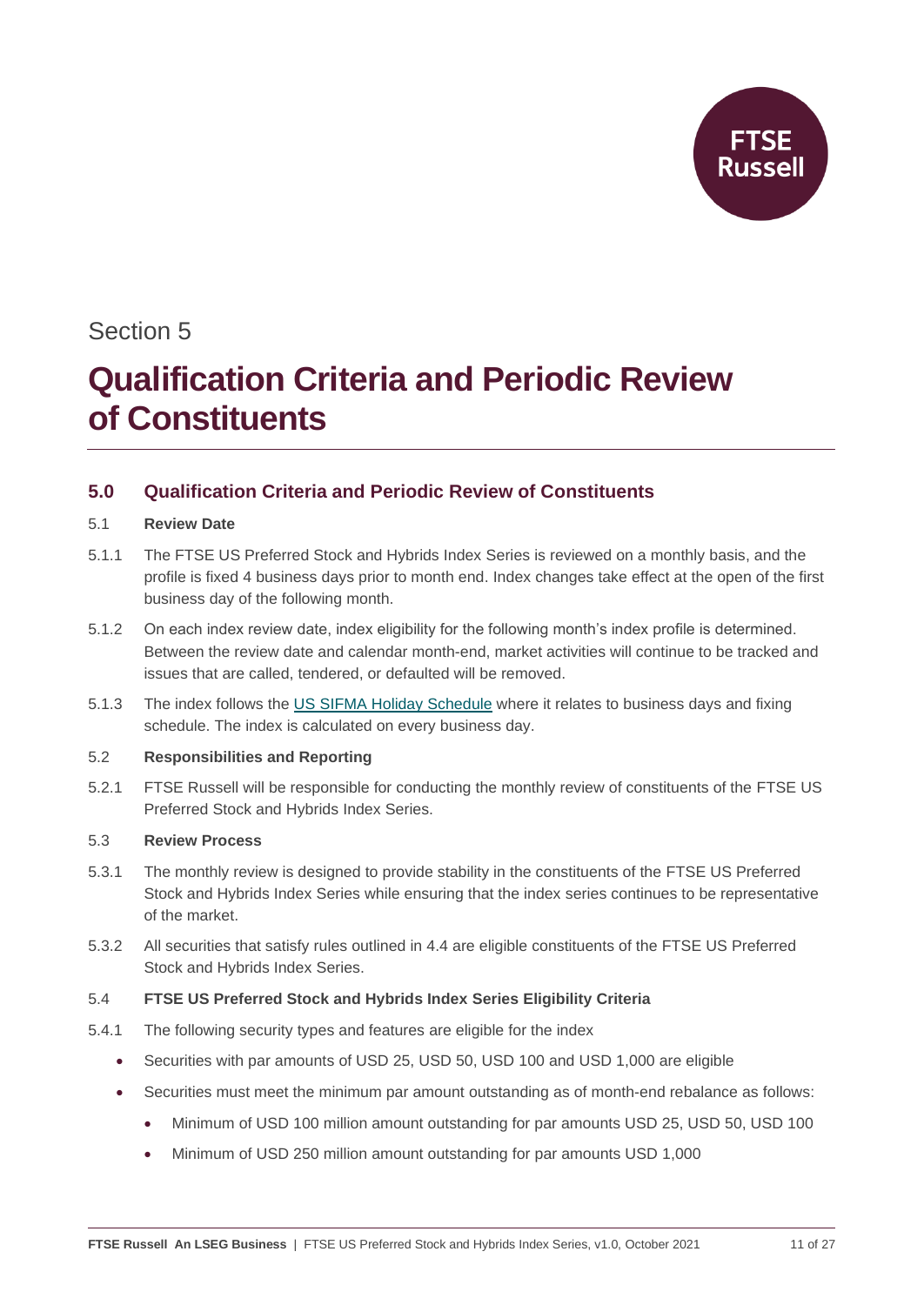- Securities with a minimum maturity of at least one year as of the rebalance effective date, assuming T+0 settlement.
- Securities with fixed and floating dividends/coupons are eligible, including securities that switch from fixed to floating rate after a period of time. Dividends/coupons may be cumulative or non-cumulative.
- Hybrid securities must feature a deferrable dividend/coupon that does not trigger default of the issuer.
- $\bullet$  Baby bonds<sup>5</sup> are eligible
- Securities may be perpetual or dated
- Securities with payment frequency of annual, semi-annual, quarterly and monthly.
- Generally, convertible securities are excluded. However, securities issued with conversion at regulator's discretion are eligible.

#### 5.4.2 **Ineligible Securities**

The following security types and features are ineligible for the index:

- Pay-in-part, pay-in-kind, strippable, and inflation-linked securities
- Convertible securities
- Structured products
- Secured instruments, with the exception of baby bonds and preferred stocks
- Preferred stocks linked to a basket of securities or indices
- Sinking funds
- Securities where it is not possible to determine future cash flows. For example, where the coupon/dividends are at the issuer's discretion, or where it is not possible to determine the formula for the calculation of coupons/dividends in case of floating rate securities
- Securities with irregular payment schedules
- Securities with payment frequency of longer than 1 year
- Unregistered 144a Preferred Stocks
- Private placements
- Tier 2 instruments that conform to Basel III issued with par \$1,000
- Security types which are not covered by the Yield Book analytics platform
- Securities not covered by Refinitiv
- Securities belonging to the following ICB classification<sup>6</sup> are not eligible for inclusion:

| <b>ICB Code</b> | <b>ICB Sector</b>      |
|-----------------|------------------------|
| 302040          | Closed End Investments |

| <b>ICB Code</b> | <b>ICB Subsector</b>                           |
|-----------------|------------------------------------------------|
| 30205000        | Open End and Miscellaneous Investment Vehicles |
| 40201010        | <b>Education Services</b>                      |
| 40501030        | <b>Recreational Services</b>                   |

<sup>5</sup> Baby bonds are defined as \$25 par subordinated debt (hybrids), that may or may not have a deferrable coupon feature.

<sup>&</sup>lt;sup>6</sup> For more information on the FTSE ICB, please see th[e Industry Classification Benchmark \(Equity\)](https://research.ftserussell.com/products/downloads/ICB_Rules_new.pdf) Ground Rules.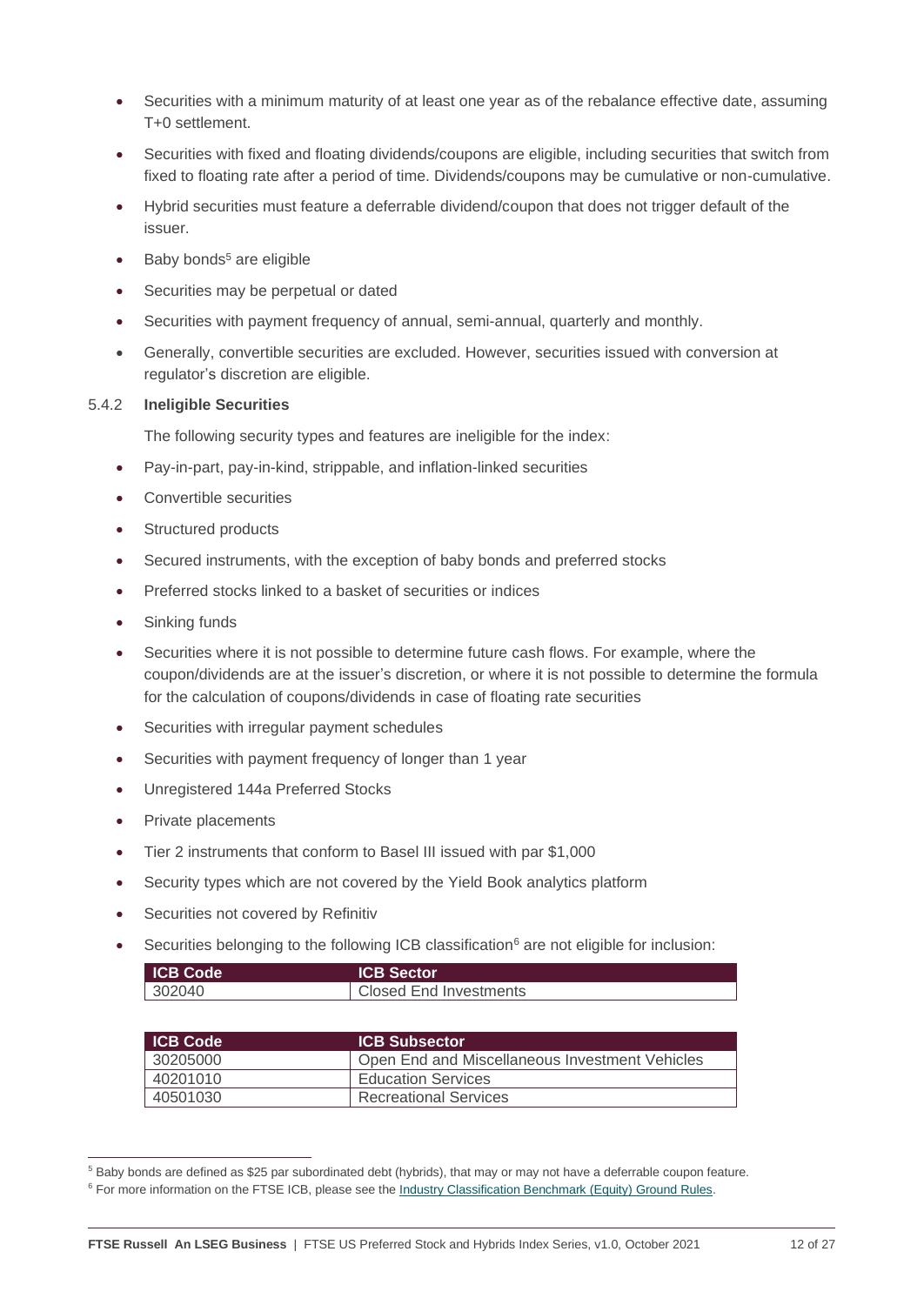#### 5.5 **Price Source**

- 5.5.1 Prices for both preferred stocks and hybrid securities are sourced from Refinitiv
- 5.5.2 Preferred stocks
	- Where the primary listing is on a US exchange, the last trade price from the primary exchange will be used
	- Where the primary listing is not on a US exchange or the security is traded over-the-counter, Refinitiv evaluated bid prices will be used, taking the 4pm snap
- 5.5.3 Hybrid securities
	- Irrespective of listing status, Refinitiv evaluated bid prices will be used, taking the 4pm snap

#### 5.6 **Price Quality**

5.6.1 Eligible constituents must have had at least one price update during the review month.

#### 5.7 **Credit Quality**

5.7.1 Credit quality is assessed by ratings assigned by Moody's, S&P and Fitch. The most common rating is used. If all three are different, the middle rating is used. If only two are available, the lower rating is used. If only one rating is available, that rating is used. If no rating is available, an issuer rating may be used.

#### 5.8 **Sector Classification**

5.8.1 The FTSE US Preferred Stock and Hybrids Index utilizes ICB, a proprietary industry and sector categorization schema. Securities without an ICB classification are not eligible for index inclusion.

#### 5.9 **Multiple Lines**

5.9.1 Where a company issues multiple lines of preferred stock, all eligible lines are included in the FTSE US Preferred Stock and Hybrids Index Series and priced separately. However, a capping rule, as described in Rule 4.10, is applied.

#### 5.10 **Capping Rules**

- 5.10.1 The constituents used to calculate capping factors will be indicative constituents at the monthly review, which incorporates additions/deletions and shares in issue/amounts outstanding updates. Prices from the close of business 4 business days prior to month end will be used. The capping factors will be effective at the open on the first business day of the following month.
- 5.10.2 The objective of capping the FTSE US Preferred Stock and Hybrids Index Series is to achieve no greater than 10% aggregate weights in each issuer.

#### 5.11 **Capping Methodology**

- 5.11.1 Step 1: If the aggregate weight of an issuer is greater than 10%, its weight is capped at 10% and excess weight will be distributed pro-rata amongst the uncapped issuers.
- 5.11.2 Step 2: If the distribution of excess weight results in any issuer breaching the 10% cap, Step 1 will be repeated. This process will be repeated until all the issuer weights in the index are less than or equal to 10%
- 5.11.3 Step 3: If it is not possible to cap all the issuers at 10%, the capping limit will be raised by 0.5% and Steps 1 and 2 will be repeated. The capping limit will be incrementally raised by 0.5% until all the issuers are capped.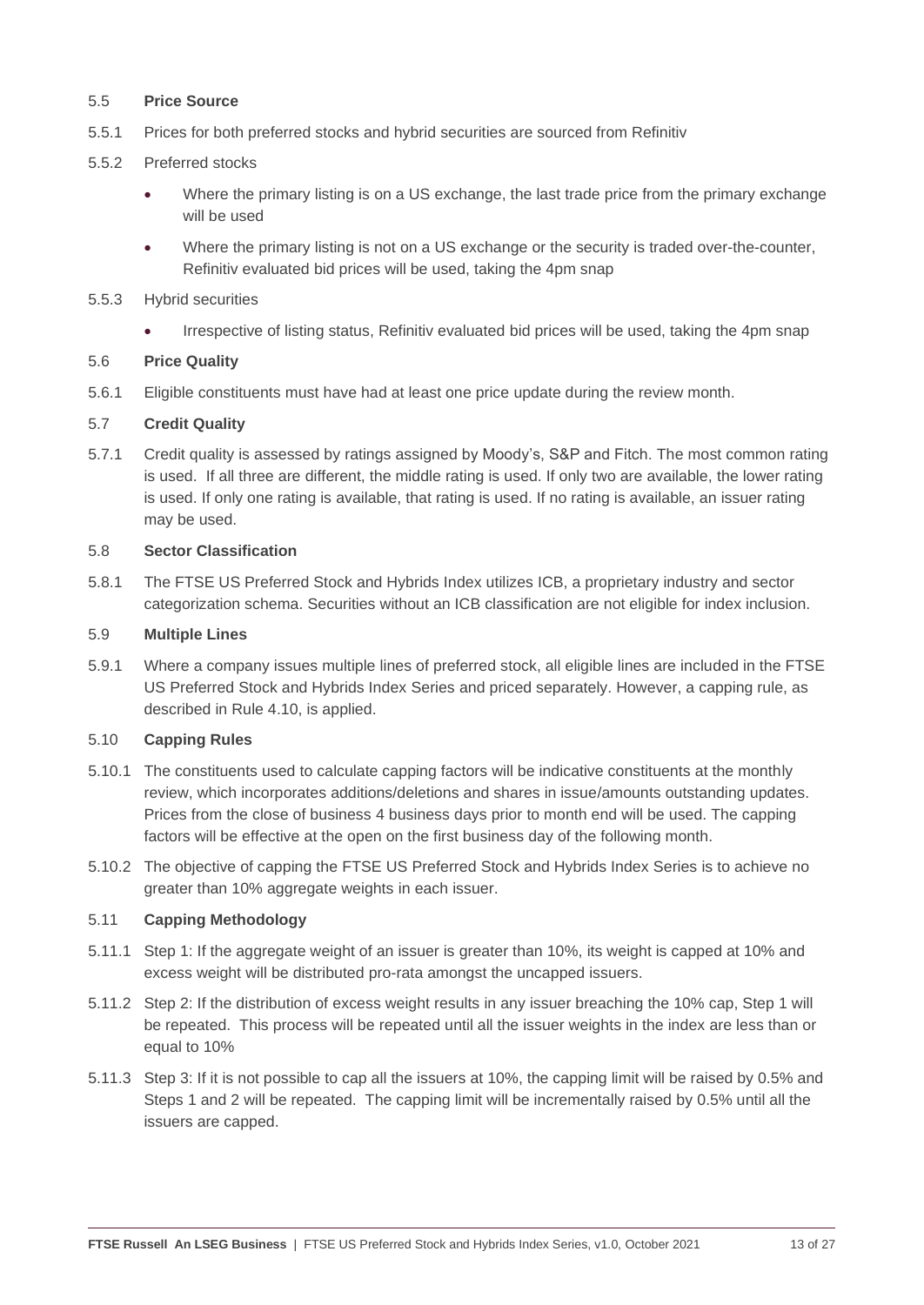#### 5.12 **Stale prices**

5.12.1 Where no price updates are received, the last good price will be rolled forward until the next review. If no price update is received before the next review, the constituent will be dropped when the rebalance is applied the following month.

#### 5.13 **Settlement**

5.13.1 T+0 settlement assumption is used for the valuation and analytics.

#### 5.14 **Sub-Indices**

- 5.14.1 If the index has no eligible constituents, the index value will be held at the last good value.
- 5.14.2 The index will come out of suspension when eligible constituent(s) are available.

#### 5.15 **Base Date**

5.15.1 The base date for the index is 30<sup>th</sup> December, 2005.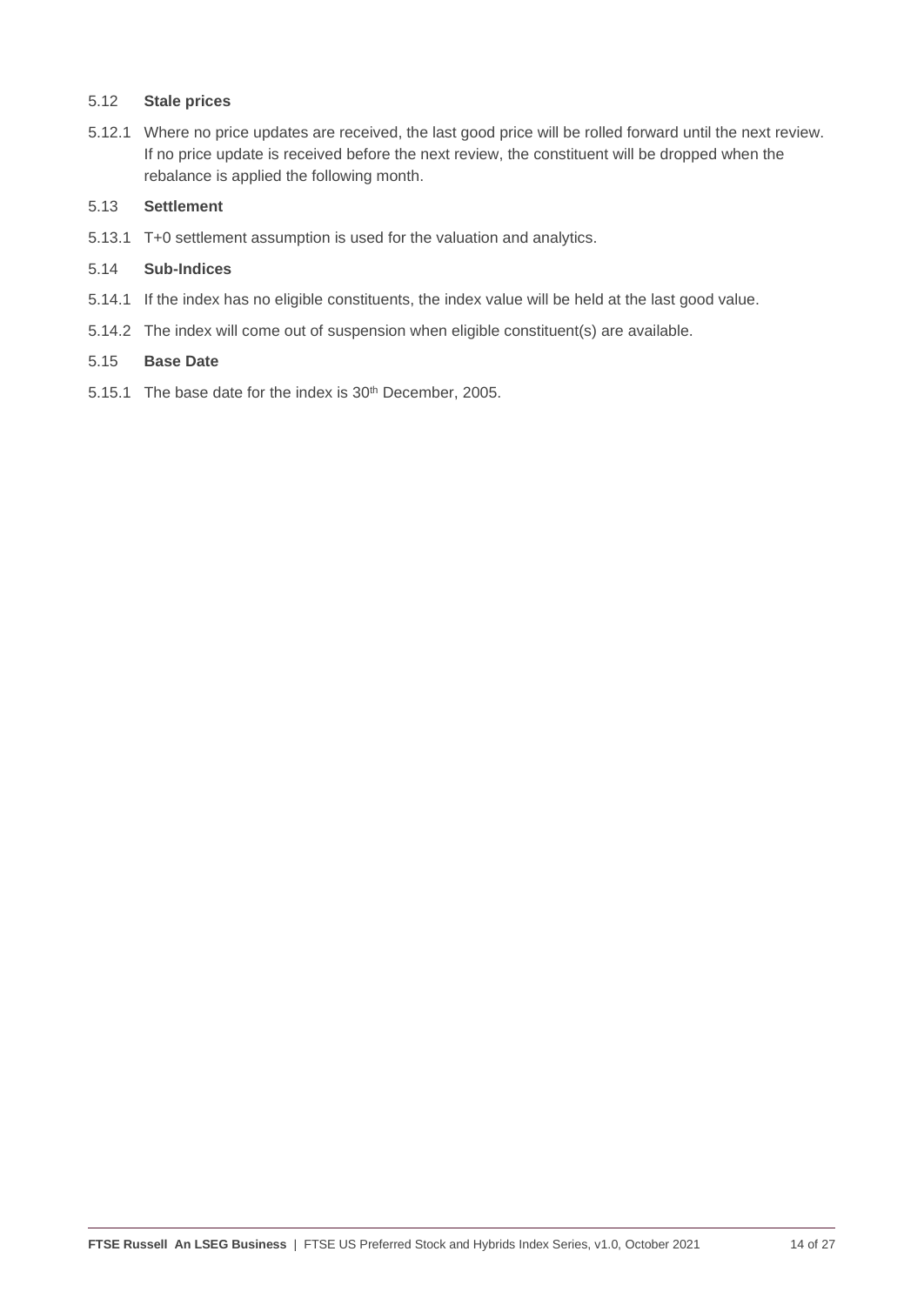

# **Changes to Constituent Companies**

## **6.0 Changes to Constituent Companies**

### 6.1 **Corporate Actions**

|                             |                                                                                                                                                                                                                                                                                                                                                                                                                                                                                                                | <b>Adjustment Timing</b> |                                             |
|-----------------------------|----------------------------------------------------------------------------------------------------------------------------------------------------------------------------------------------------------------------------------------------------------------------------------------------------------------------------------------------------------------------------------------------------------------------------------------------------------------------------------------------------------------|--------------------------|---------------------------------------------|
| Corporate<br><b>Actions</b> | <b>Adjustments</b>                                                                                                                                                                                                                                                                                                                                                                                                                                                                                             | <b>Immediately</b>       | <b>Next</b><br><b>Review</b><br><b>Date</b> |
| <b>Full Call</b>            | Where an issue is fully called between review dates, it is<br>maintained in the index at the call price until the next<br>review date.                                                                                                                                                                                                                                                                                                                                                                         |                          | $\checkmark$                                |
| <b>Partial Call</b>         | Where an issue is partially called between review dates,<br>the called portion is retained in the index at the call price<br>until the next monthly review, at which point it is removed.<br>The remaining or un-called portion will be priced using the<br>daily price and will remain in the index at a reduced<br>weighting until the next monthly review. The un-called<br>portion will remain a member of the index after the next<br>review if it continues to remain eligible in all other<br>respects. |                          | $\checkmark$                                |
| Partial<br>Repurchase       | Where a company buys back a portion of an issue<br>between review dates, the re-purchased portion will<br>remain in the index at market price until the next review<br>date.                                                                                                                                                                                                                                                                                                                                   |                          | $\checkmark$                                |
| Full<br>Repurchase          | If an issue is fully repurchased by the issuer, it will remain<br>in the index at the transaction price until the next review<br>date.                                                                                                                                                                                                                                                                                                                                                                         |                          | ✓                                           |
| Special<br><b>Dividend</b>  | Special dividends may occur when a cumulative issue<br>suspends its payments for a period of time and<br>subsequently resumes the payment of dividends. In this<br>case a special dividend, equal to the sum of the omitted<br>dividend payments will be paid and held as cash in the<br>index until next review.                                                                                                                                                                                              |                          | $\checkmark$                                |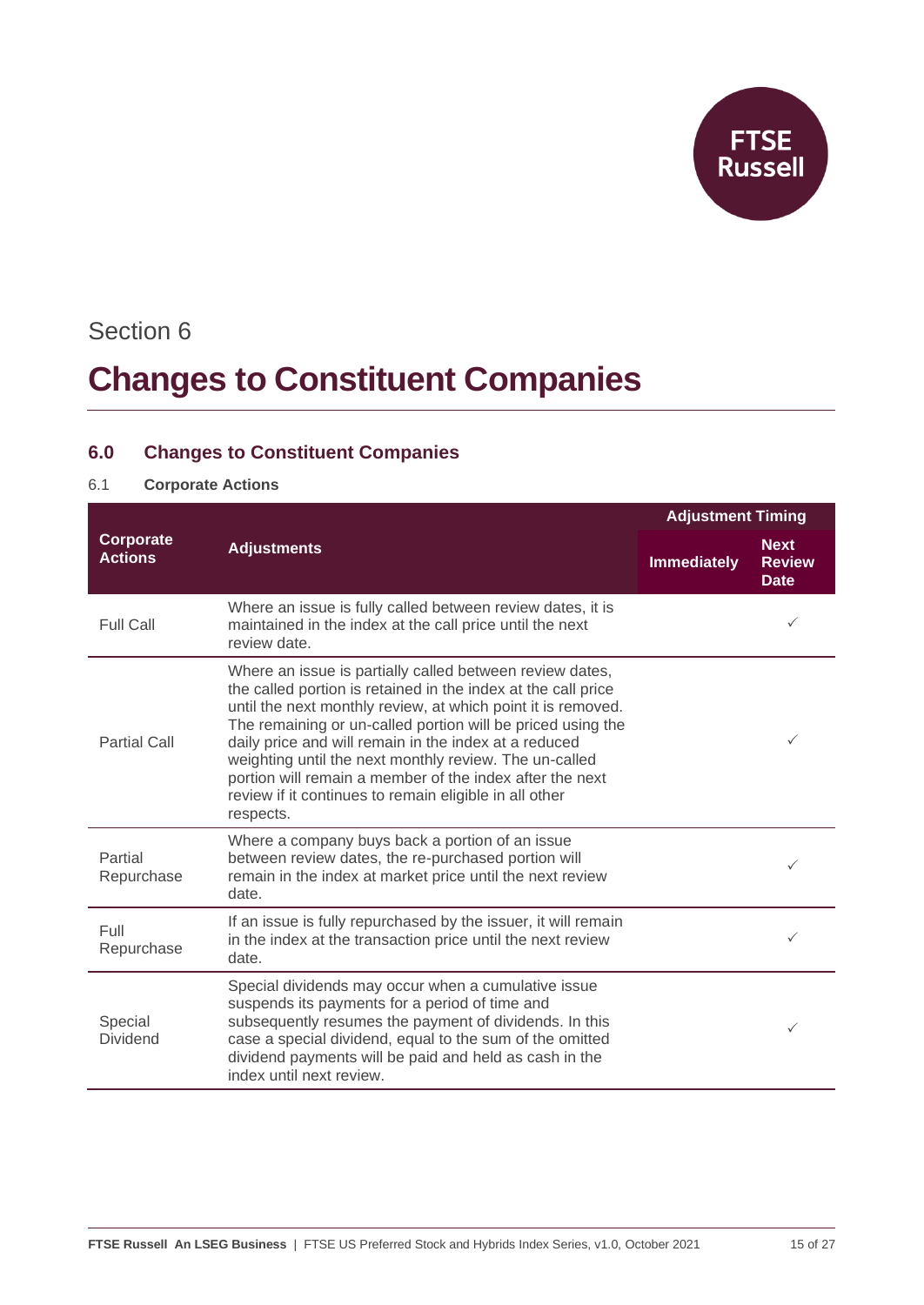| Suspended<br>Dividend/<br>Deferred<br>Coupon | Where a company announces that a coupon or dividend<br>payment is deferred or suspended, or a company misses<br>a coupon payment, the deferral treatment will be applied<br>as described below.<br>For non-cumulative securities, the security is carried<br>forward until next rebalance, where it is then removed at<br>market price.<br>For cumulative securities, the omitted payments are<br>accrued. Once paid as a special dividend/coupon, the<br>dividend or coupon is held as cash in the index until next<br>rebalance.               |   | $\checkmark$ |
|----------------------------------------------|--------------------------------------------------------------------------------------------------------------------------------------------------------------------------------------------------------------------------------------------------------------------------------------------------------------------------------------------------------------------------------------------------------------------------------------------------------------------------------------------------------------------------------------------------|---|--------------|
| Default                                      | If an issue receives a default rating from any rating<br>agency, the issue will be carried forward at last market<br>closing price until next rebalance, where it is removed at<br>market price.                                                                                                                                                                                                                                                                                                                                                 |   | ✓            |
| Listing                                      | If a security, which is trading OTC and subsequently lists<br>on a recognized US exchange, it will continue to be<br>treated as an OTC security and evaluated prices will be<br>used until next rebalance. At the next rebalance the<br>security will move from the OTC sub-index to the<br>Exchange Listed sub-index, subject to it meeting the<br>eligibility criteria. From there on exchange traded prices<br>will be used. This may not result in any turnover to the<br>headline index.                                                    |   | $\checkmark$ |
| Delisting                                    | If a security, which is listed on a recognized US exchange<br>and subsequently delists, it will continue to be treated as<br>an exchange listed security and in the absence of traded<br>prices, last good exchange traded price will be used until<br>next rebalance. At the next rebalance the security will<br>move from the Exchange Listed sub-index to the OTC<br>sub-index, subject to it meeting the eligibility criteria.<br>From there on evaluated prices will be used. This may<br>not result in any turnover to the headline index. |   | $\checkmark$ |
| Coupon Type<br><b>Fixed to Float</b>         | Where a security switches from fixed rate coupon to<br>floating rate, the analytics will be based on the floating<br>rate. To avoid unnecessary turnover, the security will<br>continue to be in the Fixed Rate sub-index and at next<br>rebalance will move to the Floating Rate sub-index,<br>subject to it meeting the eligibility criteria. This may not<br>result in any turnover to the headline index.                                                                                                                                    | ✓ | $\checkmark$ |

#### 6.2 **Intra-Review Additions**

6.2.1 There is no fast entry to the FTSE US Preferred Stock and Hybrids Index Series. New issuance and additions will be included in the index at the next review date if the issue is eligible in all respects.

#### 6.3 **Intra-Review Deletions**

6.3.1 There will be no intra-review deletions.

#### 6.4 **Mergers and Take-Overs Impact on Russell 3000 Sub-index Inclusion**

|                                         |     | Is Acquirer a member of Russell 3000 Index?                                                   |                                                                                                |  |
|-----------------------------------------|-----|-----------------------------------------------------------------------------------------------|------------------------------------------------------------------------------------------------|--|
|                                         |     | Yes                                                                                           | No.                                                                                            |  |
| Is Preferred<br>Stock Being<br>Retired? | Yes | The preferred stock remains in the<br>index at the transaction price until<br>the next review | The preferred stock remains in the<br>index at the transaction price until<br>the next review. |  |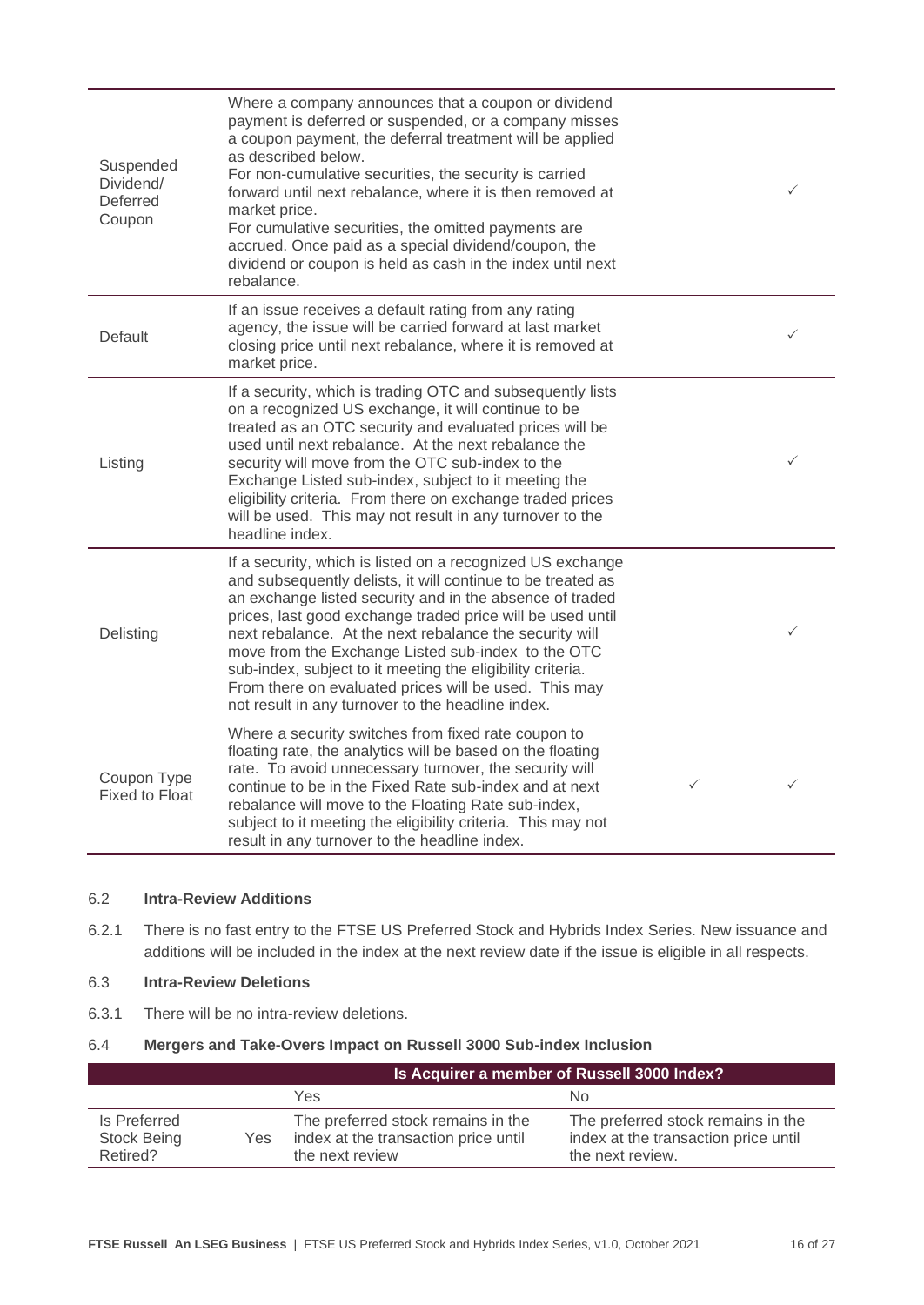| No | The preferred stock remains in the<br>index at the daily traded price | The preferred stock remains in the<br>index at the transaction price until<br>the next review. |
|----|-----------------------------------------------------------------------|------------------------------------------------------------------------------------------------|
|----|-----------------------------------------------------------------------|------------------------------------------------------------------------------------------------|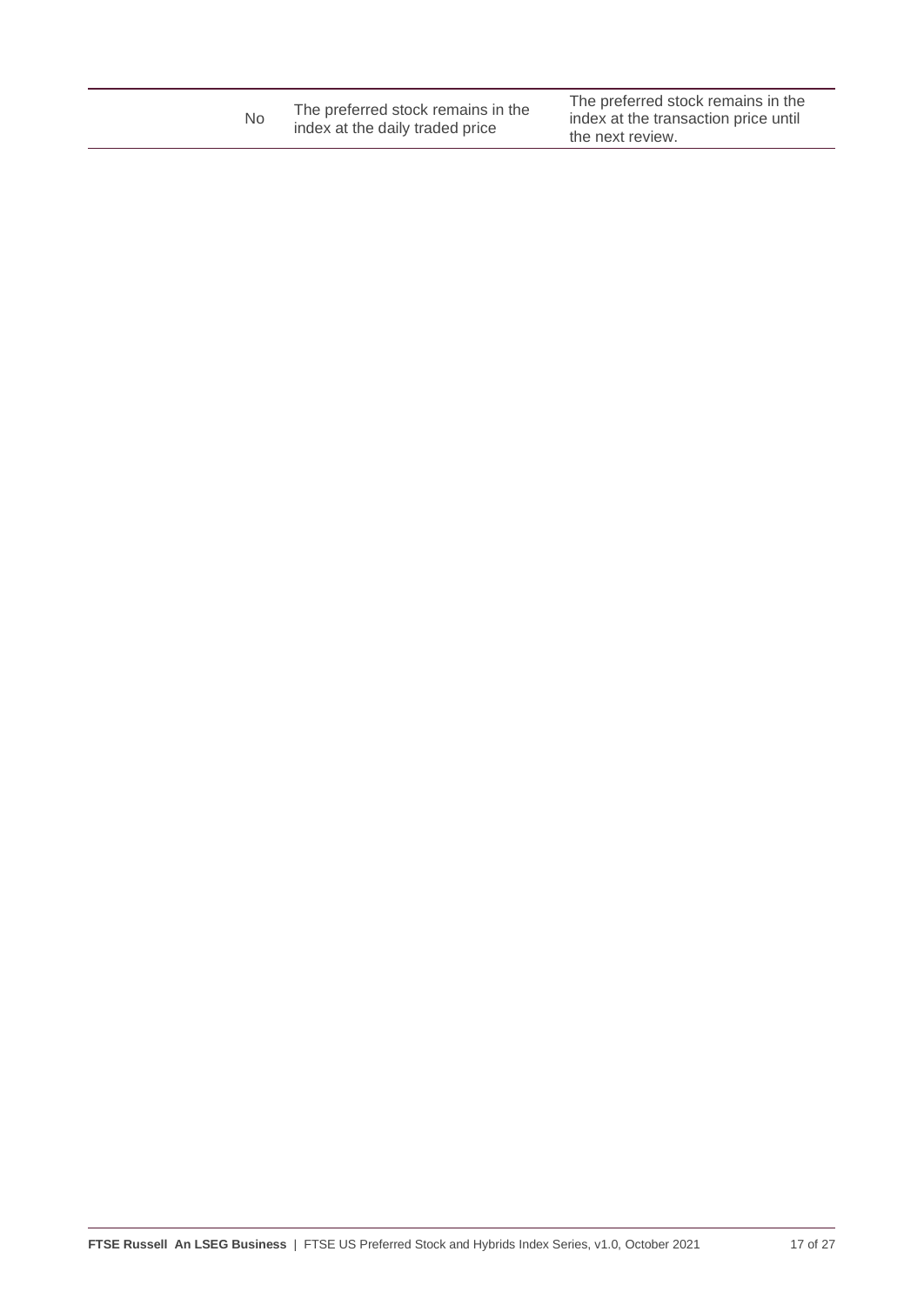# **Algorithm and Calculation Methodology**

## **7.0 Calculation Methodology**

### 7.1 **Index**

7.1.1 Total return index

The FTSE US Preferred Stock and Hybrids Index Series is calculated using the following formula:

$$
TRI(t) = TRI(t-1) \times \frac{\sum_{i=1}^{n(r)} ((p_i(t) \times s_i(t) \times af_i(r) + Cash_i(t)))}{\sum_{i=1}^{n(r)} ((p_i(t-1) \times s_i(t-1) \times af_i(r) + Cash_i(t-1)))}
$$

where,

- $TRI(t)$  is the total return index value on calculation day  $t$
- $n(r)$  is the number of constituents in the Index, at rebalance day  $r$ .
- $p_i(t)$  is dirty price of the security  $\begin{cases} if \emph{ quoted clean then closing price} + \emph{accured interest} \\ if \emph{quoted dirty then closing price} \end{cases}$  of constituent  $i$  on calculation day  $t$
- $s_i(t)$  is  $\{$ if quoted in percentage of par then  $\frac{amount~Outstanding}{100}$ 100 *if quoted in currency units then*  $\frac{amount~Outstanding}{num{blue}}$ of constituent  $i$  on calculation day  $t$
- par value  $\bullet$  a $f_i(r)$  is the adjustment factor comprising of either capping factor or fundamental factor or all, of constituent  $i$  on rebalance day  $r$ . If not applicable, then the value is set to 1

$$
\cosh(t)
$$
 is  $\int$  if debt security then coupon

• Cash<sub>i</sub>(*t*) is  $\begin{cases} if\ debt\ security\ then\ coupon\ \text{of}\ constant\ i\ on\ calculation\ day\ t\end{cases}$ 

### 7.1.2 Price index

$$
PI(t) = PI(t-1) \times \frac{\sum_{i=1}^{n} ((p_i(t) \times s_i(t) \times af_i(r)))}{\sum_{i=1}^{n} ((p_i(t-1) \times s_i(t) \times af_i(r)))}
$$

- $PI(t)$  is the price index value on calculation day  $t$
- $n(r)$  is the number of constituents in the Index, at rebalance day r.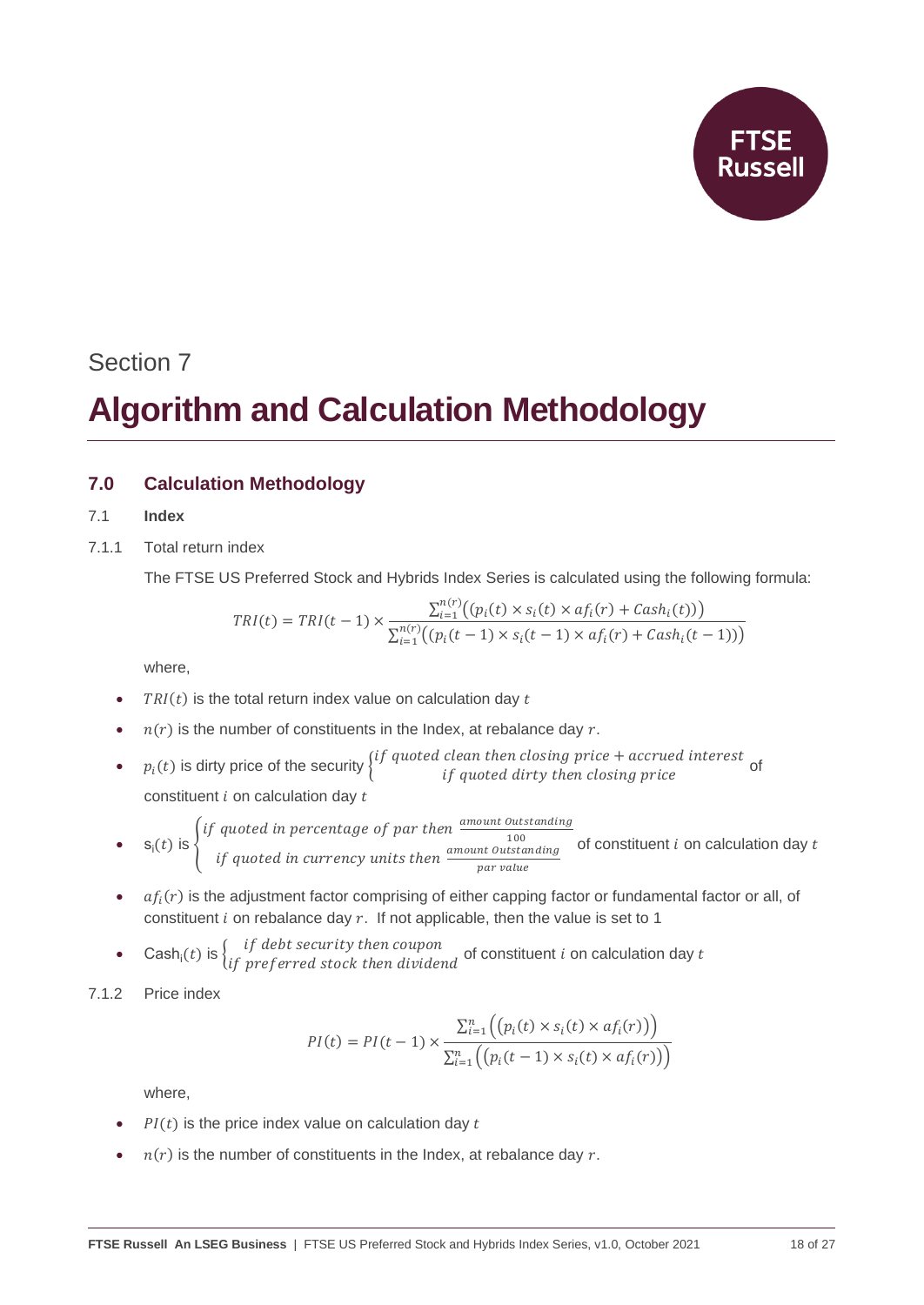- $p_i(t)$  is dirty price of the security  $\begin{cases} if \text{ quoted clean then closing price} + \text{accrued interest} \\ if \text{ quoted dirty then closing price} \end{cases}$ *if quoted dirty then closing price*<br>*if quoted dirty then closing price* constituent  $i$  on calculation day  $t$
- $s_i(t)$  is  $\left\{$ if quoted in percentage of par then  $\frac{amount~Outstanding}{100}$ 100 *if quoted in currency units then*  $\frac{amount~Outstanding}{norm$ par value of constituent  $i$  on calculation day  $t$
- $\bullet$  a $f_i(r)$  is the adjustment factor comprising of either capping factor or fundamental factor or all, of constituent  $i$  on rebalance day  $r$ . If not applicable, then the value is set to 1

7.1.3 Market Cap

$$
MC(t) = \sum_{i=1}^{n} p_i(t) \times s_i(t) \times af_i(r)
$$

where,

- $MC(t)$  is the market capitalisation on calculation day  $t$
- $n(r)$  is the number of constituents in the Index, at rebalance day r.
- $p_i(t)$  is dirty price of the security  $\begin{cases} if \emph{ quoted clean then closing price} + \emph{accured interest} \\ if \emph{quoted dirty then closing price} \end{cases}$  of constituent  $i$  on calculation day  $t$
- $s_i(t)$  is  $\{$ if quoted in percentage of par then  $\frac{amount~Outstanding}{100}$ 100 if quoted in currency units then  $\frac{amount~Outstanding}{num{blue}}$ par value of constituent  $i$  on calculation day  $t$
- $\bullet$  a $f_i(r)$  is the adjustment factor comprising of either capping factor or fundamental factor or all, of constituent  $i$  on rebalance day  $r$ . If not applicable, then the value is set to 1
- 7.1.4 Annual dividend/coupon yield

$$
DY(t) = \frac{\sum_{i=1}^{n} dy_i(t) \times mc_i(t)}{MC(t)}
$$

where,

- $DY(t)$  is the annual dividend/coupon yield on calculation day t
- $n(r)$  is the number of constituents in the Index, at rebalance day r.
- $\bullet$   $dy_i(t)$  is the annual dividend/coupon yield of constituent *i* on calculation day *t*
- $mc<sub>i</sub>(t)$  is the market capitalisation of constituent *i* on calculation day *t*
- $MC(t)$  is the market capitalisation on calculation day t

#### 7.1.5 Yield to maturity

$$
YTM(t) = \frac{\sum_{i=1}^{n} ytm_i(t) \times mc_i(t) \times moddur_i(t)}{\sum_{i}^{n} mc_i(t) \times moddur_i(t)}
$$

- $YTM(t)$  is the yield to maturity on calculation day t
- $n(r)$  is the number of constituents in the Index, at rebalance day  $r$ .
- $ytm_i(t)$  is the yield to maturity of constituent *i* on calculation day *t*
- $mc<sub>i</sub>(t)$  is the market capitalisation of constituent *i* on calculation day *t*
- $moddur_i(t)$  is the modified duration to maturity of constituent  $i$  on calculation day  $t$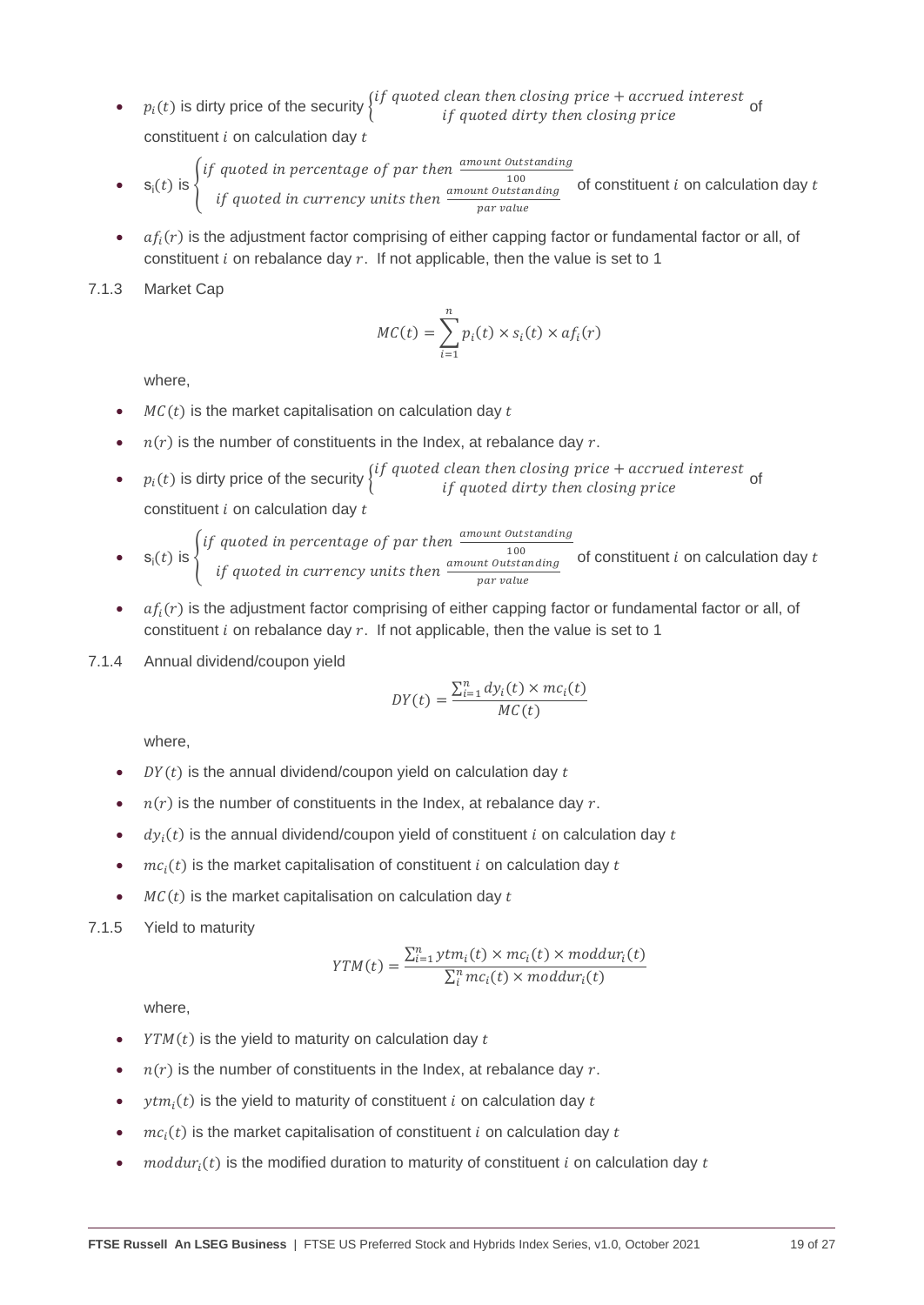7.1.6 Yield to call

$$
YTC(t) = \frac{\sum_{i=1}^{n} ytc_i(t) \times mc_i(t) \times dtc_i(t)}{\sum_{i}^{n} mc_i(t) \times dtc_i(t)}
$$

where,

- $YTC(t)$  is the yield to call on calculation day t
- $n(r)$  is the number of constituents in the Index, at rebalance day r.
- $ytc<sub>i</sub>(t)$  is the yield to call of constituent *i* on calculation day *t*
- $mc<sub>i</sub>(t)$  is the market capitalisation of constituent *i* on calculation day *t*
- $\bullet$   $dt c_i(t)$  is the modified duration to call of constituent *i* on calculation day *t*
- 7.1.7 Yield to worst

$$
YTW(t) = \frac{\sum_{i=1}^{n} ytw_i(t) \times mc_i(t) \times dtw_i(t)}{\sum_{i}^{n} mc_i(t) \times dtw_i(t)}
$$

where,

- $\gamma T W(t)$  is the yield to worst on calculation day  $t$
- $n(r)$  is the number of constituents in the Index, at rebalance day r.
- $ytm_i(t)$  is the yield to maturity of constituent *i* on calculation day *t*
- $mc<sub>i</sub>(t)$  is the market capitalisation of constituent *i* on calculation day *t*
- $\bullet$  dtw<sub>i</sub>(t) is the modified duration to worst of constituent *i* on calculation day t
- 7.1.8 Macaulay duration

$$
MacDur(t) = \frac{\sum_{i=1}^{n} macdur_i(t) \times mc_i(t)}{MC(t)}
$$

where,

- $MacDur(t)$  is the Macaulay duration on calculation day  $t$
- $n(r)$  is the number of constituents in the Index, at rebalance day r.
- $macdur_i(t)$  is the Macaulay duration of constituent  $i$  on calculation day  $t$
- $mc<sub>i</sub>(t)$  is the market capitalisation of constituent *i* on calculation day *t*  $MC(t)$  is the market capitalisation on calculation day t

#### 7.1.9 Modified duration

$$
ModDur(t) = \frac{\sum_{i=1}^{n} moddur(m)_i(t) \times mc_i(t)}{MC(t)}
$$

- $ModDur(t)$  is the modified duration on calculation day  $t$
- $n(r)$  is the number of constituents in the Index, at rebalance day r.
- moddur $(m)_i(t)$  is the modified duration to maturity of constituent *i* on calculation day *t*
- $mc<sub>i</sub>(t)$  is the market capitalisation of constituent *i* on calculation day *t*
- $MC(t)$  is the market capitalisation on calculation day t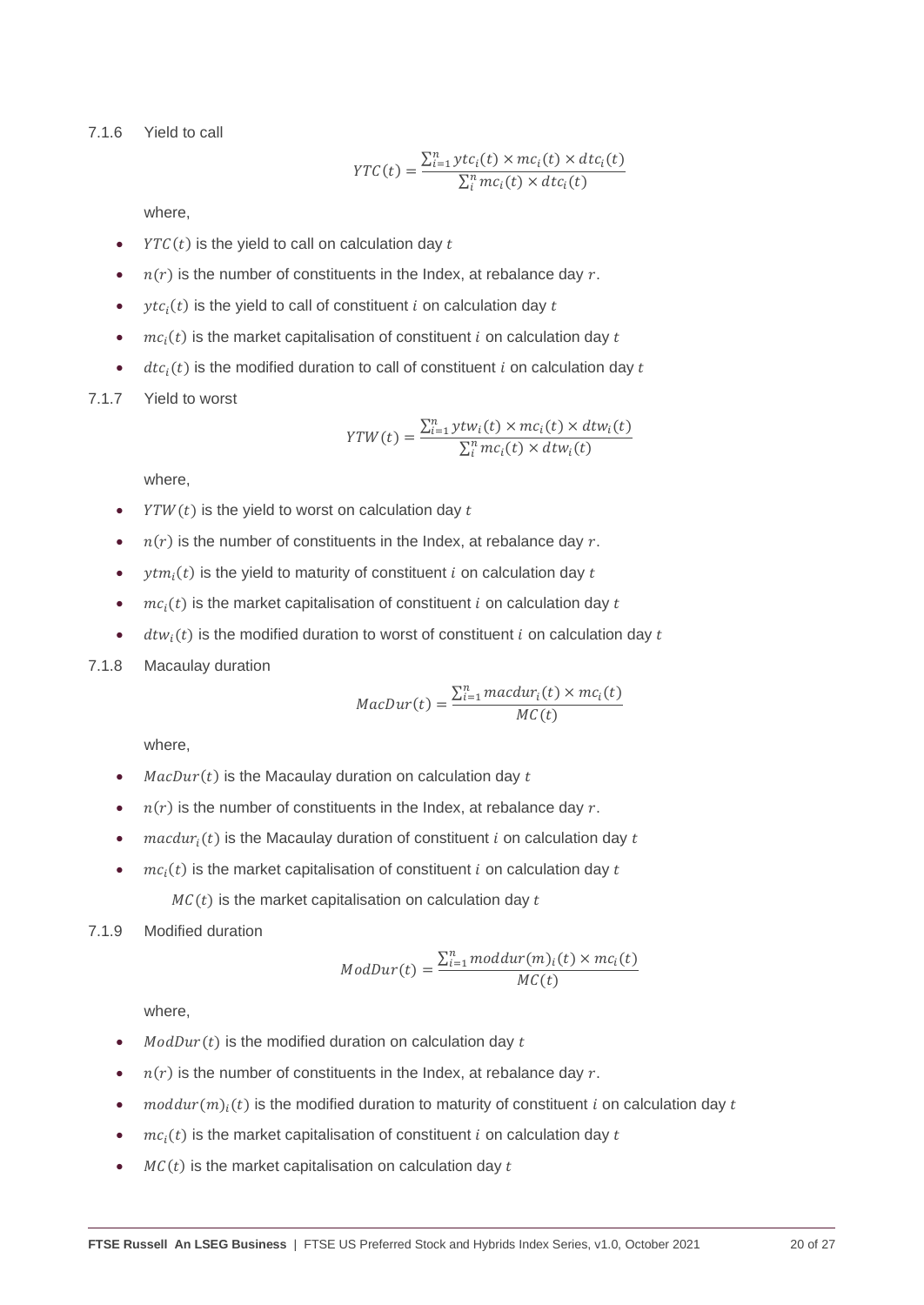#### 7.1.10 Duration to worst

$$
DTW(t) = \frac{\sum_{i=1}^{n} dt w_i(t) \times mc_i(t)}{MC(t)}
$$

where,

- $DTW(t)$  is the modified duration on calculation day  $t$
- $n(r)$  is the number of constituents in the Index, at rebalance day r.
- $\bullet$  dtw<sub>i</sub>(t) is the modified duration to worst of constituent *i* on calculation day t
- $mc<sub>i</sub>(t)$  is the market capitalisation of constituent *i* on calculation day *t*
- $MC(t)$  is the market capitalisation on calculation day  $t$

7.1.11 Convexity

$$
cnvxt(t) = \frac{\sum_{i=1}^{n} cnvxt_i(t) \times mc_i(t)}{MC(t)}
$$

where,

- $\int$   $\mathcal{L}$   $\mathcal{L}$   $\mathcal{L}$   $\mathcal{L}$  is the convexity on calculation day  $t$
- $n(r)$  is the number of constituents in the Index, at rebalance day r.
- $cnvxt<sub>i</sub>(t)$  is the convexity of constituent *i* on calculation day *t*
- $mc<sub>i</sub>(t)$  is the market capitalisation of constituent *i* on calculation day *t*
- $MC(t)$  is the market capitalisation on calculation day  $t$

### 7.1.12 Average life

$$
AvgLife(t) = \frac{\sum_{i=1}^{n} avglife_i(t) \times mc_i(t)}{MC(t)}
$$

where,

- $AvgLife(t)$  is the average life/term to maturity on calculation day t
- $\alpha \textit{value}(t)$  is the average life/term to maturity of constituent *i* on calculation day *t*
- $mc<sub>i</sub>(t)$  is the market capitalisation of constituent *i* on calculation day *t*
- $MC(t)$  is the market capitalisation on calculation day  $t$
- 7.1.13 Option adjusted spread OAS

$$
OAS(t) = \frac{\sum_{i=1}^{n} oas_i(t) \times mc_i(t)}{MC(t)}
$$

where,

- $0AS(t)$  is the option adjusted spread on calculation day t
- $n(r)$  is the number of constituents in the Index, at rebalance day  $r$ .
- $oas<sub>i</sub>(t)$  is the option adjusted spread of constituent *i* on calculation day *t*
- $mc<sub>i</sub>(t)$  is the market capitalisation of constituent *i* on calculation day *t*
- $MC(t)$  is the market capitalisation on calculation day  $t$

7.1.14 Effective Duration

$$
EffDur(t) = \frac{\sum_{i=1}^{n} effdur_i(t) \times mc_i(t)}{MC(t)}
$$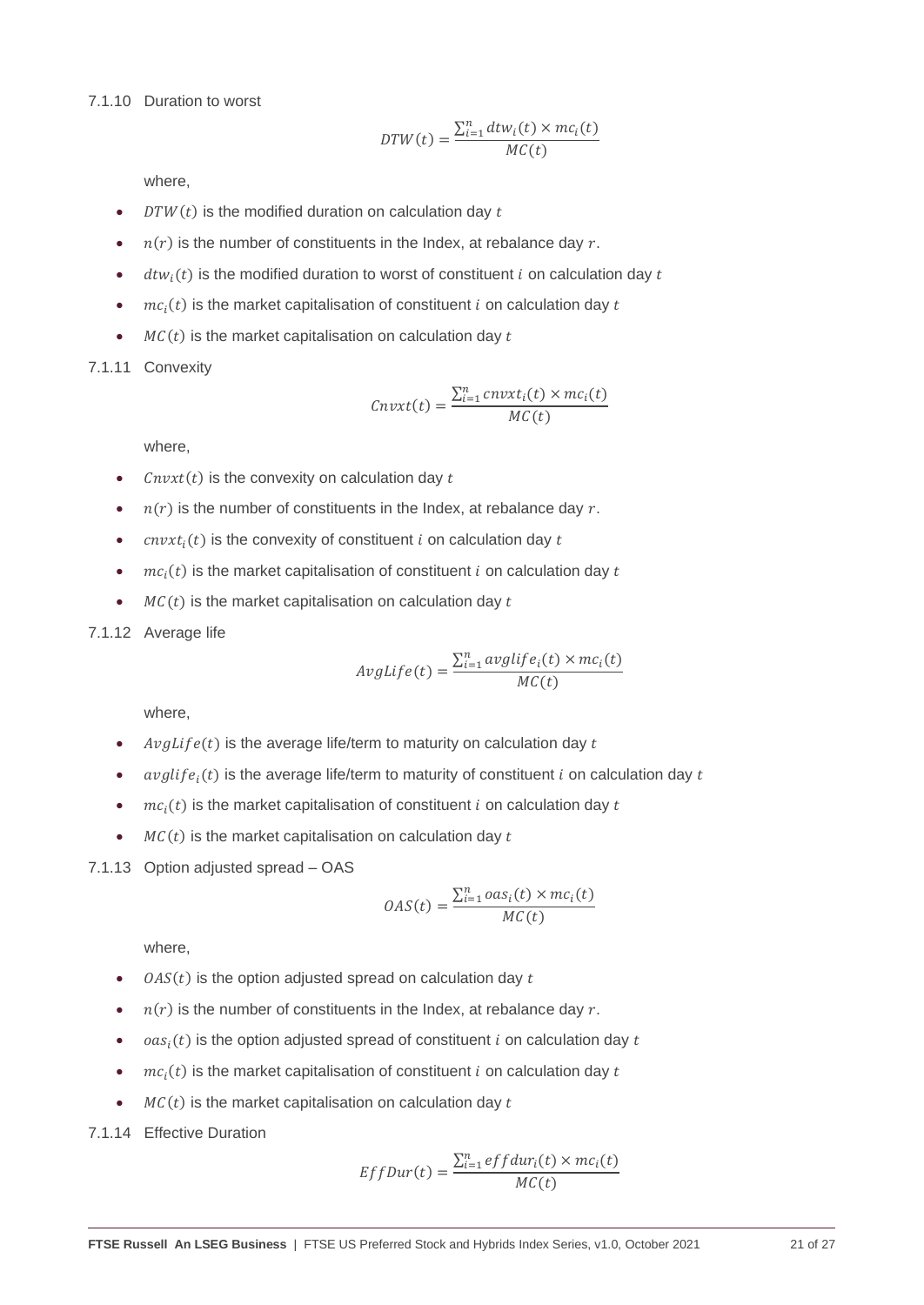- $EffDur(t)$  is the Effective Duration on calculation day  $t$
- $effdur_i(t)$  is the effective duration of constituent *i* on calculation day *t*
- $mc<sub>i</sub>(t)$  is the market capitalisation of constituent *i* on calculation day *t*
- $MC(t)$  is the market capitalisation on calculation day  $t$

#### 7.2 **Issue level**

7.2.1 Market Cap

$$
mc_i(t) = p_i(t) \times s_i(t) \times af_i(r)
$$

where,

- $mc<sub>i</sub>(t)$  is the market capitalisation of constituent *i* on calculation day *t*.
- $p_i(t)$  is dirty price of the security  $\begin{cases} if \emph{ quoted clean then closing price} + \emph{accured interest} \\ if \emph{quoted dirty then closing price} \end{cases}$  of constituent  $i$  on calculation day  $t$
- $s_i(t)$  is  $\{$ if quoted in percentage of par then  $\frac{amount~Outstanding}{100}$ 100 if quoted in currency units then  $\frac{amount~Outstanding}{num{blue}}$ par value of constituent  $i$  on calculation day  $t$
- $\bullet$  a $f_i(r)$  is the adjustment factor comprising of either capping factor or fundamental factor or all, of constituent  $i$  on rebalance day  $r$ . If not applicable, then the value is set to 1

#### 7.2.2 Annual dividend/coupon/current yield

The annual dividend/coupon yield of the index is calculated by dividing the annual income by the market capitalisation of the index. The annual income of a constituent is derived from its dividend/coupon rate and is set to zero if the payments are suspended.

$$
dy_i(t) = \frac{c_i(t0) \times b_i(t)}{p_i(t)}
$$

where,

- $\bullet$   $dy_i(t)$  is the annual dividend/coupon yield in percentage terms for constituent *i* on calculation day *t*
- $\bullet$   $c_i(t)$  is the annual dividend/coupon rate in percentage terms for constituent i on previous payment day  $t0$
- $p_i(t)$  is dirty price of the security  $\begin{cases} if \emph{ quoted clean then closing price} + \emph{accured interest} \\ if \emph{quoted dirty then closing price} \end{cases}$ constituent  $i$  on calculation day  $t$ .

7.2.3 Yield to maturity

$$
p_i(t) = \sum_{k=\overline{a}}^{m+\overline{a}} \frac{cf_i(t1)}{\left(1+\frac{ytm_i(t)}{f_i}\right)^k}
$$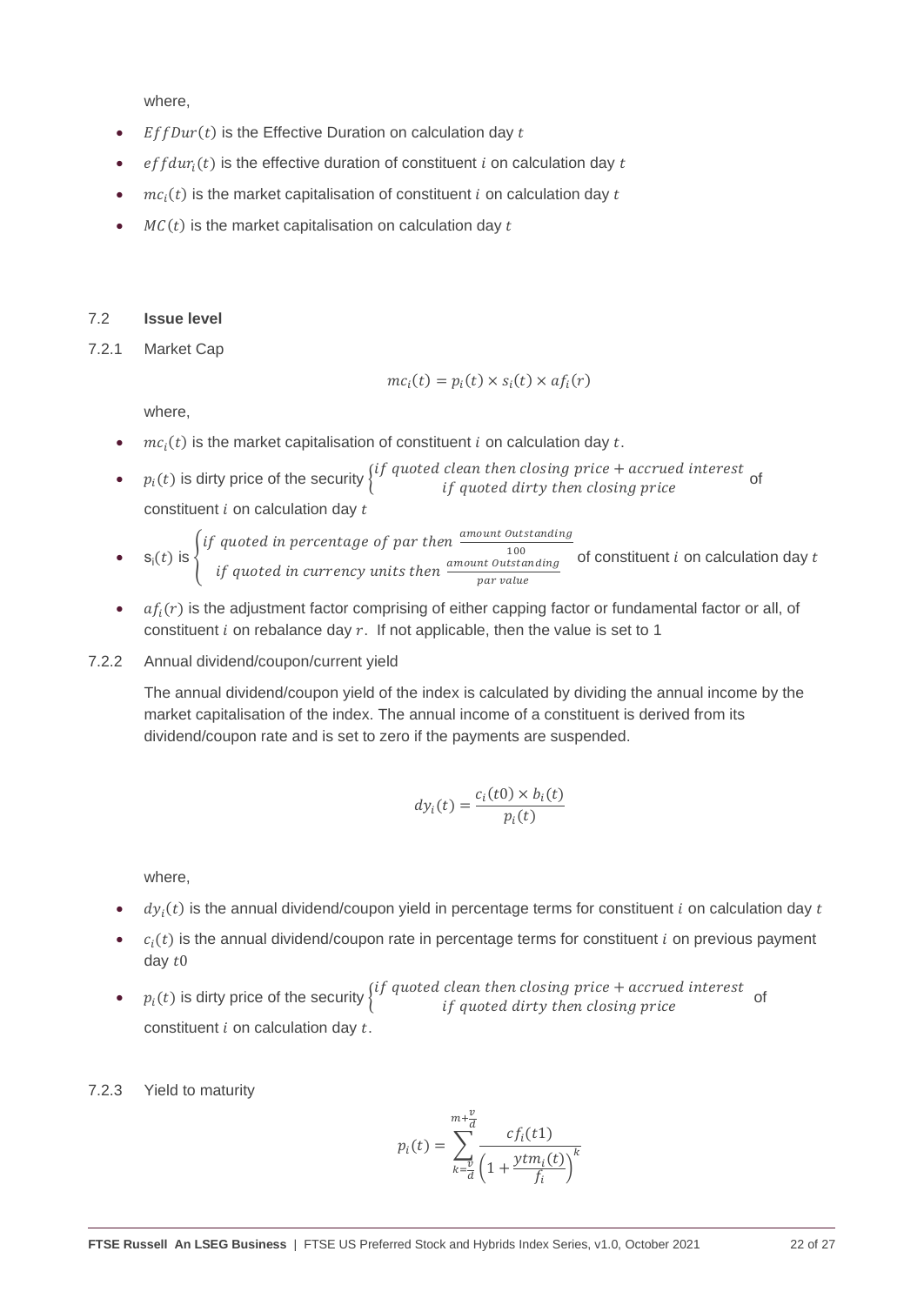- $p_i(t)$  is dirty price of the security  $\begin{cases} if \emph{ quoted clean then closing price} + \emph{accured interest} \\ if \emph{quoted dirty then closing price} \end{cases}$ constituent  $i$  on calculation day  $t$
- $cf_i(t1)$  is the cash flow due from constituent *i* at the next payment day  $t1$ .
- $ytm_i(t)$  is the yield to maturity of constituent *i* on calculation day *t*.
- $f_i$  is the number of cash flows per year of constituent i.
- $m$  is denote the number of payment periods until maturity. For perpetual securities the maturity date is set to rolling 100 years from the next cash flow date.
- $\nu$  is the number of calendar days to next cash flow according the day count convention of  $constituent$   $i$ .
- $\bullet$   $\cdot$   $\cdot$   $\cdot$  is the number of calendar days between the previous cash flow and the next cash flow according the day count convention of constituent  $i$ .
- $k$  is the time in cash flow periods.

7.2.4 Yield to call

Same as Yield to maturity except the cash flows are up to the next call date rather than the maturity date.

7.2.5 Yield to worst

$$
ytw_i(t) = min\big( ytm_i(t), ytc_i(t) \big)
$$

where,

- $ytw<sub>i</sub>(t)$  is the yield to worst for constituent *i* on calculation day *t*
- $vtm_i(t)$  is the yield to maturity for constituent *i* on calculation day *t*
- $ytc<sub>i</sub>(t)$  is the yield to call for constituent *i* on calculation day *t*
- 7.2.6 Macaulay duration

$$
maxdur_i(t) = \frac{\sum_{k=\frac{v}{d}}^{m+\frac{v}{d}} \frac{cf_i(t1) \times k}{\left(1 + \frac{ytm_i(t)}{f_i}\right)^k}}{p_i(t) \times f_i}
$$

- $macdur_i(t)$  is the Macaulay duration of constituent *i* on calculation day *t*.
- $p_i(t)$  is dirty price of the security  $\begin{cases} if \emph{ quoted clean then closing price} + \emph{accured interest} \\ if \emph{quoted dirty then closing price} \end{cases}$  of constituent  $i$  on calculation day  $t$
- $cf_i(t1)$  is the cash flow due from constituent *i* at the next payment day  $t1$ .
- $ytm_i(t)$  is the yield to maturity of constituent *i* on calculation day *t*.
- $f_i$  is the number of cash flows per year of constituent i.
- $m$  is denote the number of payment periods until maturity. For perpetual securities the maturity date is set to rolling 100 years from the next cash flow date.
- $\nu$  is the number of calendar days to next cash flow according the day count convention of constituent *i*.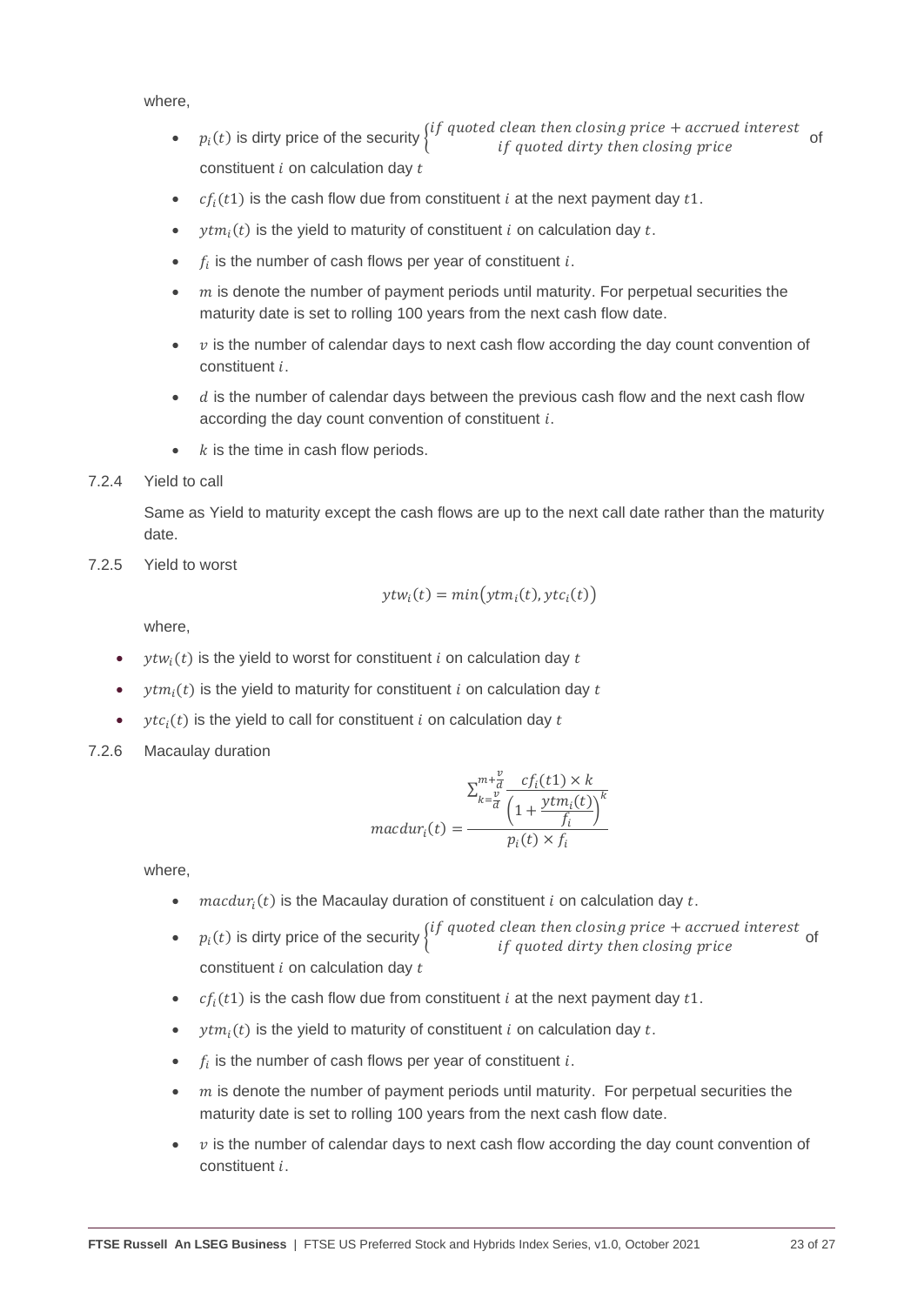- $\bullet$  d is the number of calendar days between the previous cash flow and the next cash flow according the day count convention of constituent  $i$ .
- $k$  is the time in cash flow periods.
- 7.2.7 Modified duration

$$
moddur_i(t) = \frac{macdur_i(t)}{(1 + ytm_i(t))}
$$

- moddur<sub>i</sub> $(t)$  is the modified duration to maturity for constituent *i* on calculation day *t*
- $macdur_i(t)$  is the Macaulay duration for constituent *i* on calculation day *t*
- $vtm_i(t)$  is the vield to maturity for constituent *i* on calculation day *t*

#### 7.2.8 Duration to call

Same as Modified duration to maturity except the cash flows are up to the next call date rather than the maturity date

#### 7.2.9 Duration to worst

$$
dt w_i(t) = \frac{m dw_i(t)}{(1 + y tw_i(t))}
$$

where,

- $\bullet$  dtw<sub>i</sub>(t) is the modified duration to worst for constituent *i* on calculation day t
- $mdw_i(t)$  is the Macaulay duration to worst for constituent *i* on calculation day *t*
- $vtw_i(t)$  is the yield to worst for constituent *i* on calculation day *t*

#### 7.2.10 Convexity

$$
cnvxt_i(t) = \frac{\sum_{k=\frac{v}{d}}^{m+\frac{v}{d}}\left(cf_i(t1) \times \left(\frac{k}{f_i} + \frac{k^2}{f_i^2}\right)\frac{1}{(1+\mathit{ytm}_i)^k}\right)}{p_i(t) \times (1+\mathit{ytm}_i)^2}
$$

- $cnvxt<sub>i</sub>(t)$  is the convexity of constituent *i* on calculation day *t*.
- $p_i(t)$  is dirty price of the security  $\begin{cases} if \emph{ quoted clean then closing price} + \emph{accured interest} \\ if \emph{quoted dirty then closing price} \end{cases}$  of constituent  $i$  on calculation day  $t$
- $cf_i(t1)$  is the cash flow due from constituent *i* at the next payment day  $t1$ .
- $ytm_i(t)$  is the yield to maturity of constituent *i* on calculation day *t*.
- $f_i$  is the number of cash flows per year of constituent i.
- $m$  is denote the number of payment periods until maturity. For perpetual securities the maturity date is set to rolling 100 years from the next cash flow date.
- $\nu$  is the number of calendar days to next cash flow according the day count convention of  $constituent$   $i$ .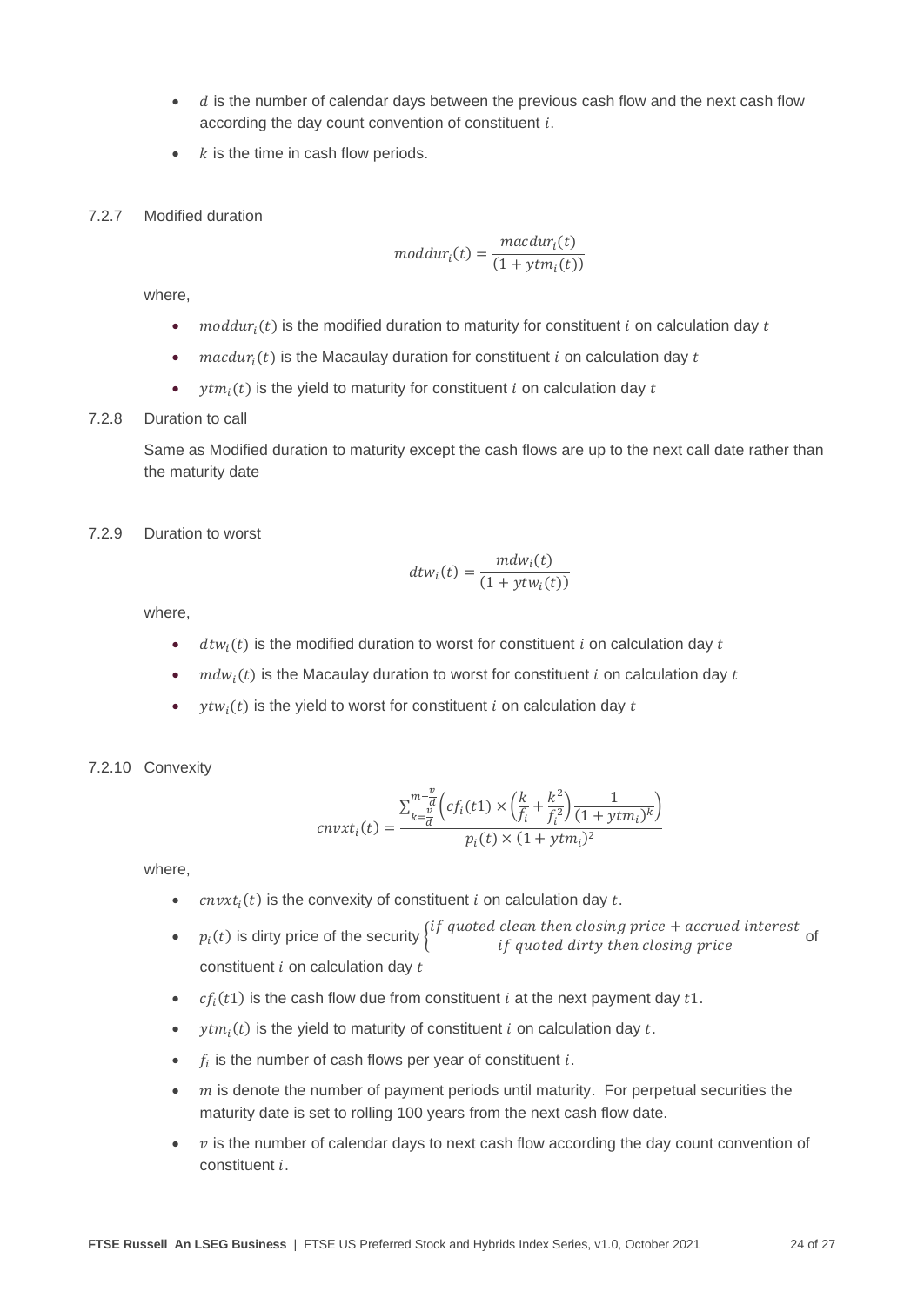- $\bullet$   $\circ$   $\circ$  is the number of calendar days between the previous cash flow and the next cash flow according the day count convention of constituent  $i$ .
- $k$  is the time in cash flow periods.
- 7.2.11 Effective duration

$$
effdur_i(t) = \frac{(p_{i,-1}(t) - p_{i,+1}(t))}{(2 \times p_i(t) * 0.001)}
$$

- EffDur<sub>i</sub>(t) is the Effective duration of constituent *i* on calculation day (t).
- $p_i(t)$  is original dirty price of the security  ${\it (if quoted clean then closing price + accrued interest \atop of constituent\ i on calculation day\ t} \nonumber$
- $p_{i,-1}(t)$  is dirty price of the constituent *i* at  $(t)$  if the yield were to decrease by 1 basis point
- $p_{i+1}(t)$  is dirty price of the constituent *i* at (*t*) if the yield were to increase by 1 basis point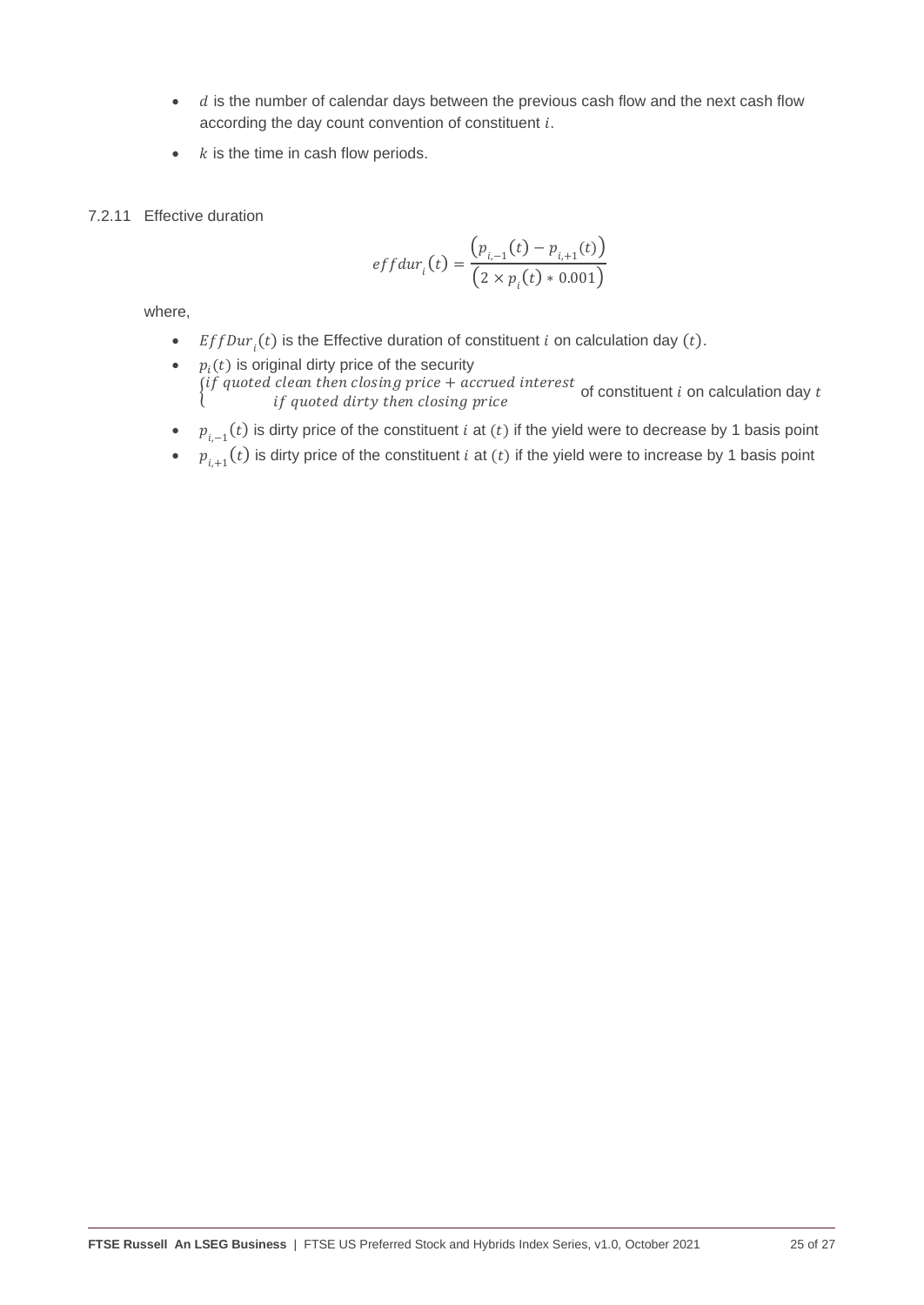

# **Announcing Changes**

## **8.0 Announcing changes**

- 8.1 **Changes to Constituents**
- 8.1.1 Index changes arising from the monthly review will be published four business days prior to the month end.